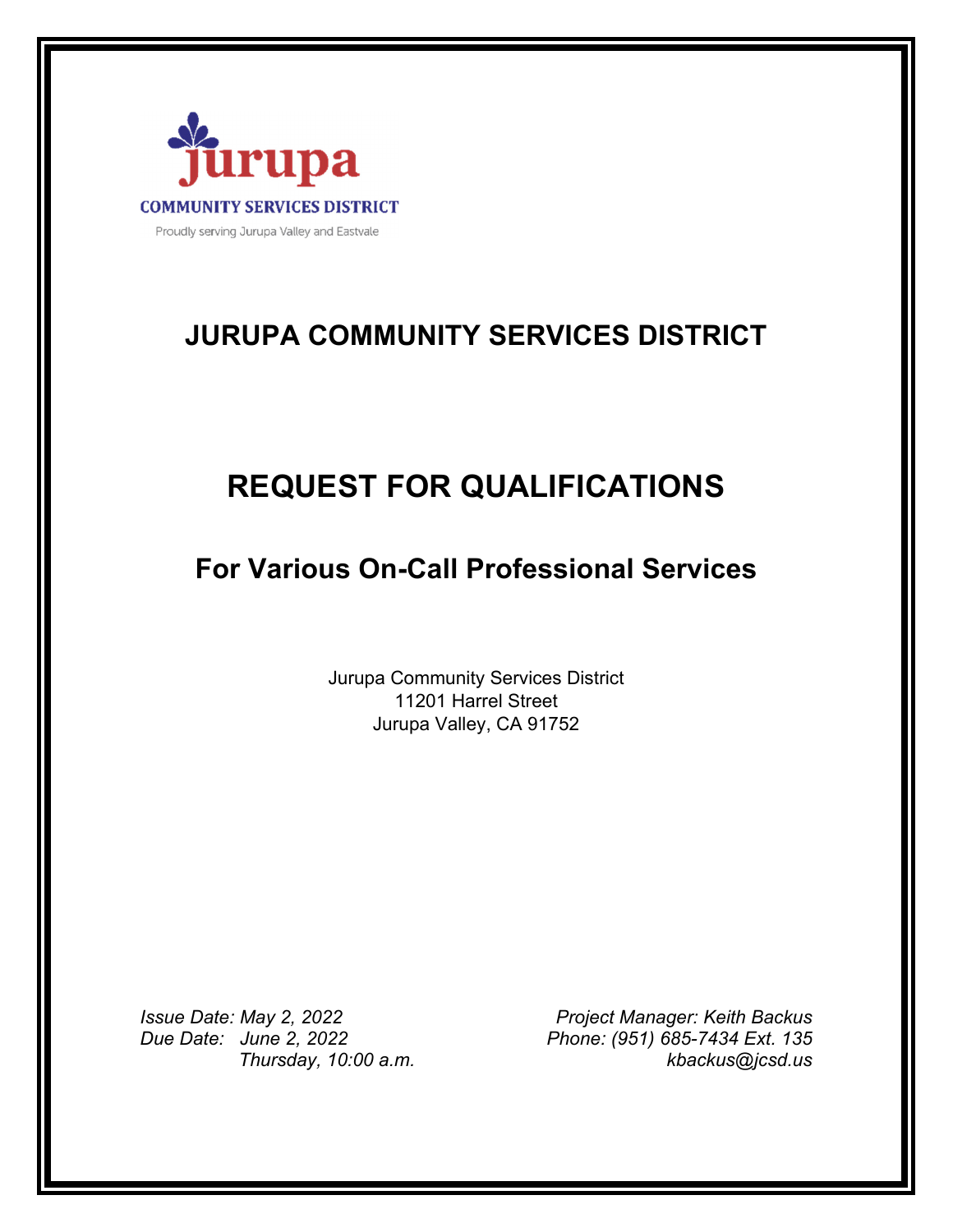# **Table of Contents:**

| $1_{-}$                                             |  |
|-----------------------------------------------------|--|
|                                                     |  |
| B.                                                  |  |
|                                                     |  |
|                                                     |  |
| $\mathcal{S}$                                       |  |
|                                                     |  |
|                                                     |  |
|                                                     |  |
| B.                                                  |  |
|                                                     |  |
| 5 <sub>1</sub>                                      |  |
| LIST OF ATTACHMENT AND REFERENCE DOCUMENTS  5<br>6. |  |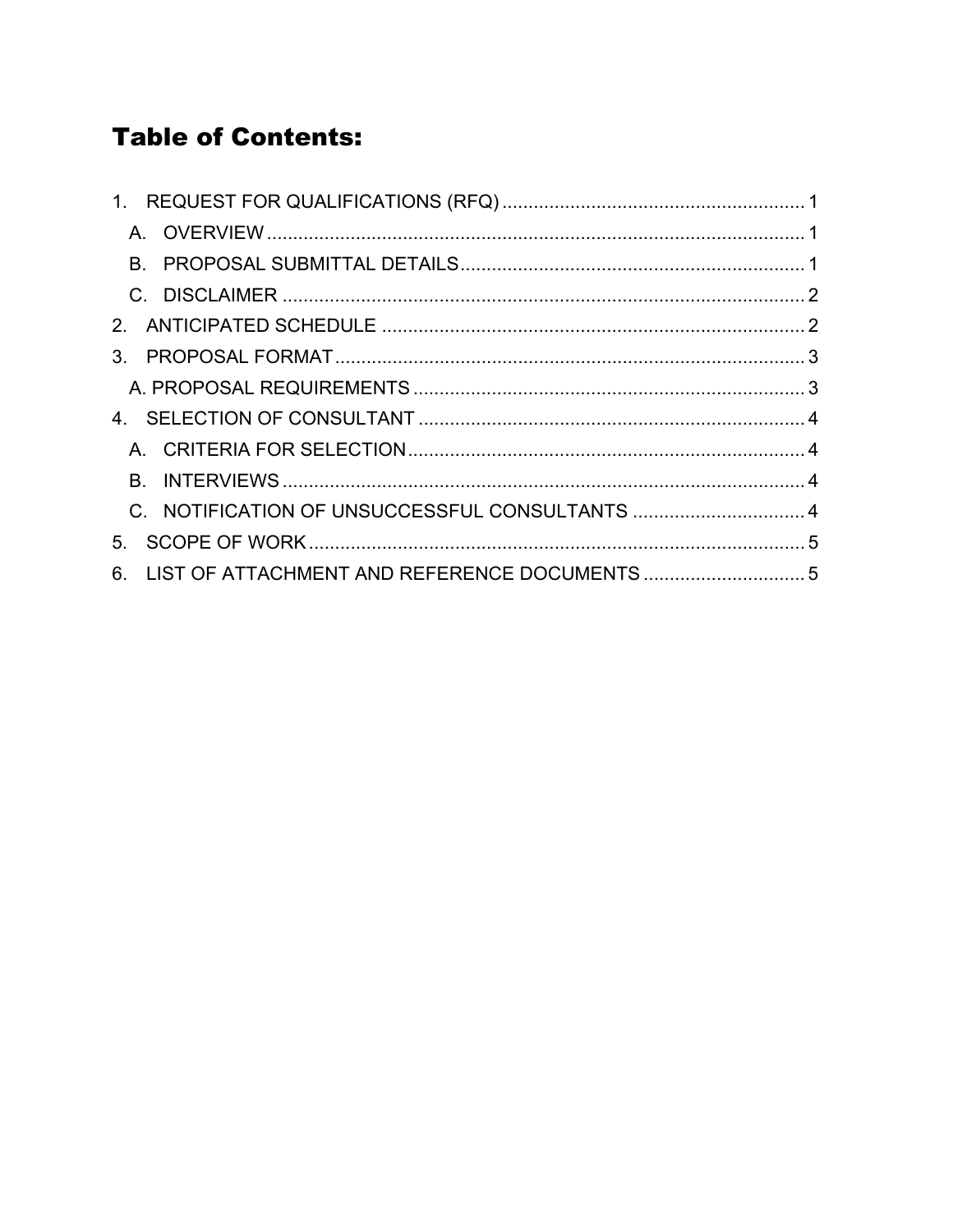# **1. REQUEST FOR QUALIFICATIONS (RFQ)**

### **A. OVERVIEW**

Statements of Qualifications (SOQs) are being accepted by Jurupa Community Services District (JCSD or District) from qualified consulting professionals to provide services in (1) General engineering, (2) Plan Check, (3) Project Management, (4) Construction Management, (5) Inspection, (6) Hydraulic modeling, (7) Geotechnical, (8) Grant funding, (9) Hydrogeologic, and (10) Right of Way Acquisition Services to support the District's water and wastewater programs on an as-needed basis, via professional services contract.

Proposals shall be submitted by firms that have a skilled and demonstrable background in the type of work described in Section A, "Scope of Services, of this notice. In addition, all interested firms shall have sufficient, readily available resources in the form of trained personnel, support services, specialized consultants, and financial resources to carry out the work without delay or shortcomings.

District intends to select multiple firms in each category to be short-listed over a time period of three (3) years. The district reserves the right to prequalify any number of firms. Due to the as-needed nature of the work, no work is guaranteed regardless of selection. The goal of this process is to award to a consultant willing to provide the requested services on an on-call basis and/or by the issuance of project-specific task orders for work that falls within the contract term. The awarded professional services contracts will generally be task-order based and funded on a project-specific basis.

### **B. PROPOSAL SUBMITTAL DETAILS**

Proposals are due on or before **Thursday, June 2, 2022,** by **10:00 A.M.** PST.

• Potential proposers who wish to submit to JCSD must submit their SOQ electronically (PDF format) to Keith Backus kbackus@jcsd.us

### Email subject shall read **"Proposal from (Consultant's Name): Task Order/On-Call Professional Services."**

- Proposals will be sent to Keith Backus by **Thursday, June 2, 2022,** no later than **10:00 A.M. PST**; all proposals after the deadline shall be rejected
- Proposers are encouraged to send their electronic proposals utilizing the DELIVERY and READ receipts enabled

The delivery receipt will be the proposer's verification that the proposal has been sent to JCSD prior to the 10:00 A.M. deadline; all electronic files must be less than 20MB in size, as this is JCSD's limit for email submission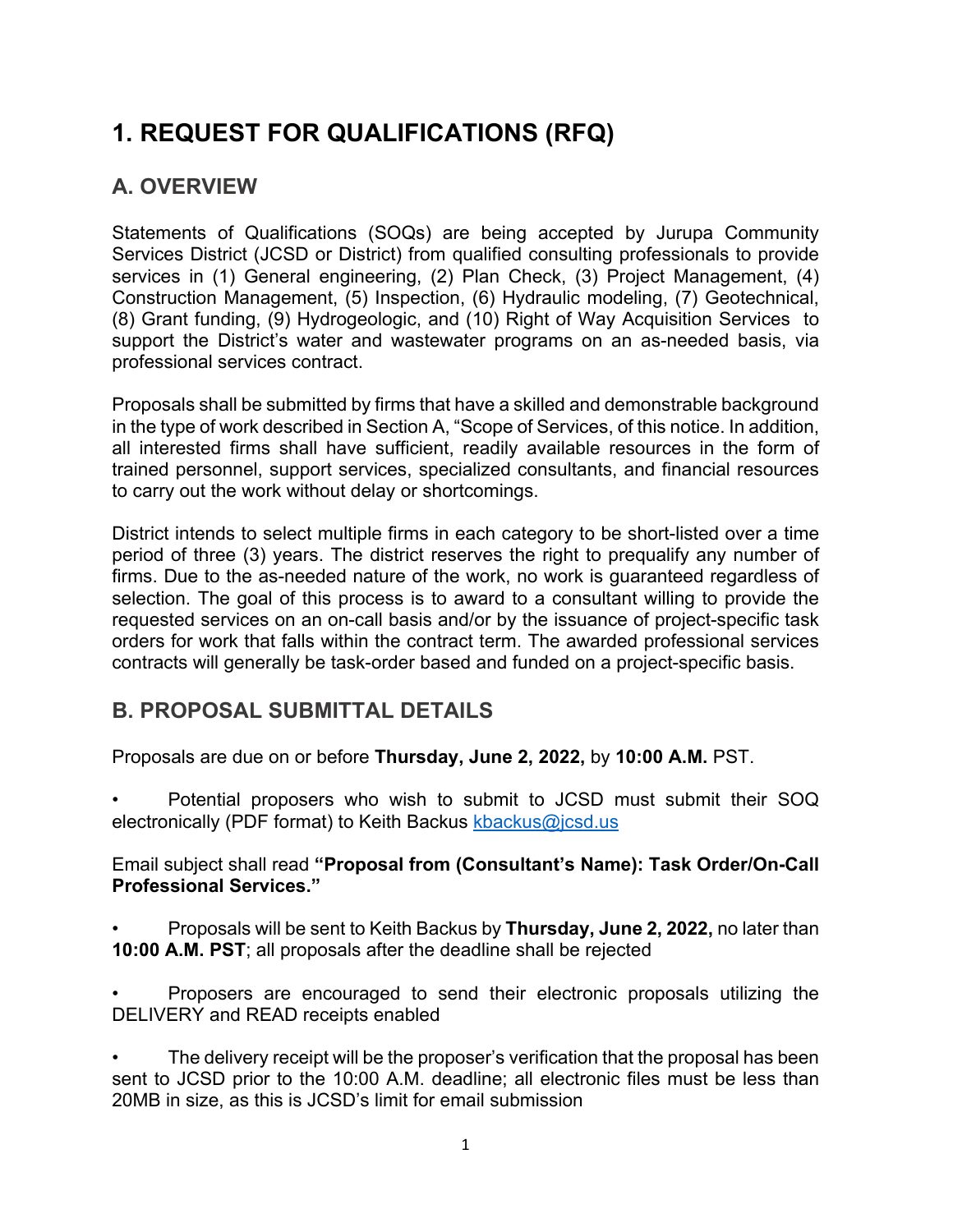Proposals will not be opened immediately. JCSD will open and review all proposals at a later time. Results will be readily accessible to all proposers once a determination has been decided.

### **C. DISCLAIMER**

This Request for Qualifications does not commit the District to award a contract or pay any costs incurred in preparing the proposal. The District reserves the right to extend the due date for the proposal, to accept or reject any or all proposals received as a result of this request, to negotiate with any qualified consultant, to cancel this request in part or its entirety, and to procure alternate or additional consulting services.

More than one proposal from an individual, firm, partnership, corporation or association under the same or different names shall not be considered. JCSD shall not be liable for any pre-contractual expense incurred by the Consultant.

## **2. ANTICIPATED SCHEDULE**

| <b>RFQ Advertisement Date</b>              | May 2, 2022                      |
|--------------------------------------------|----------------------------------|
| Pre-Proposal Q&A (Teams)                   | May 11, 2022 @ 2 P.M.            |
| <b>RFQ Questions Due Date</b>              | May 25, 2022, via email only     |
| <b>JCSD Response to Questions Due Date</b> | May 30, 2022                     |
| <b>Proposal Due Date</b>                   | June 2, 2022, 10:00 AM via email |
| Proposal Review and Interviews (if   TBD   |                                  |
| applicable)                                |                                  |
|                                            |                                  |

The following estimated dates have been set for this Project:

Questions regarding the RFQ shall be addressed to the Project Manager, Keith Backus, via email at **kbackus@jcsd.us**. All questions must be received prior to the deadline shown in the Project Schedule above. Answers to these questions will be sent to all prospective Consultants. No answers will be given on an individual basis. **All prospective bidders must email Keith Backus at kbackus@jcsd.us to be added to the prospective bidders list.**

Pre-proposal Q&A (non-mandatory) – May 11, 2022, @ 2 P.M. (Microsoft Teams)

 $\checkmark$  For all interested parties, please email Keith Backus at kbackus@jcsd.us, to be added to the proposective bidders list to be provided with meeting instructions.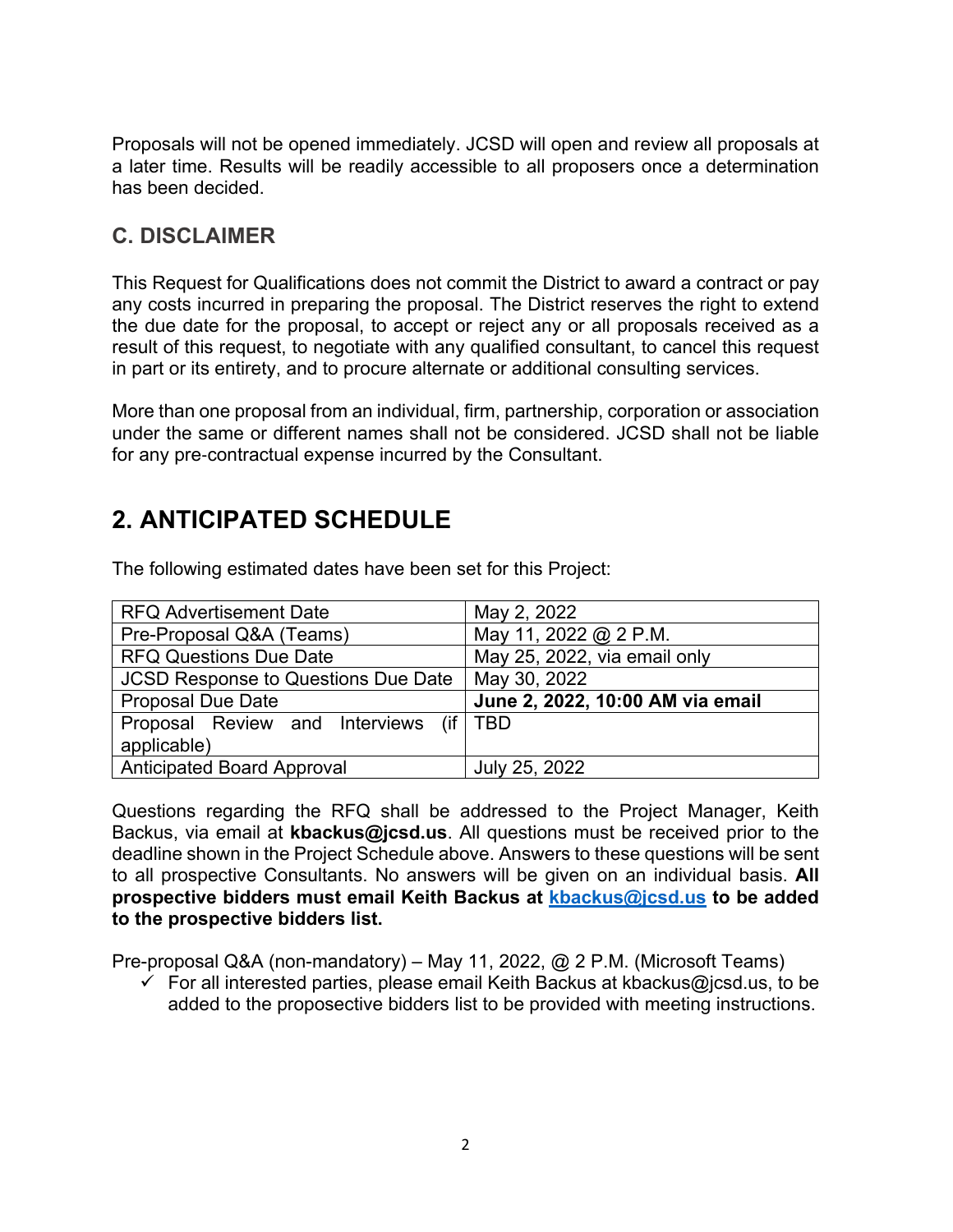## **PROPOSAL FORMAT**

### **A. PROPOSAL REQUIREMENTS**

Consultants are requested to prepare a proposal in accordance with the following sections, identifying clearly what category(ies) your firm is submitting on with categories separated in the proposal. The proposal shall be submitted with a maximum of 15 typewritten pages with a maximum of 5 additional pages per each additional category. The page count does not include the proposal covers, cover letter (maximum two pages), dividers, or appendices, which may contain material to support the proposal, such as detailed resumes and other pre-printed material. The proposal shall contain the following information as a minimum:

- **Firm Qualifications/Experiences**: Qualifications must show evidence of technical capability and experience in the key areas identified in the Scope of Services. The experience presented should be for a period covering the last five years. Provide a description of your firm's expertise related to each type of service requested and a complete discussion of your recent experience directly related to the services requested.
- **Personnel Qualifications/Experiences**: The experience presented should be for a period covering the last five years. Provide a description of your personnel's expertise related to each type of service requested, and a full discussion of your recent experience directly related to the services requested
- **Conflicts/Contractual Issues:** Indicate any personnel or organizational conflicts of interest. If there are none, then provide a statement to this effect. Provide a description of any exceptions requested to JCSD's PSA (Attachment A), including indemnity and insurance provisions. If there are no exceptions, a statement to that effect shall be included in the proposal.
- **Availability**: The District is looking for a responsive consultants to execute necessary services in an expeditious manner. When specific tasks are identified, Consultant shall endeavor to submit a proposal within seven days of request and commence work within seven days upon receiving the task order. Consultants will be required to provide the necessary staff resources to complete the task in a timely manner.
- **Knowledge of JCSD Standards/Guidelines**
- **Hourly Rates or fee schedule for the proposed services for the duration of the three (3) year on-call contract**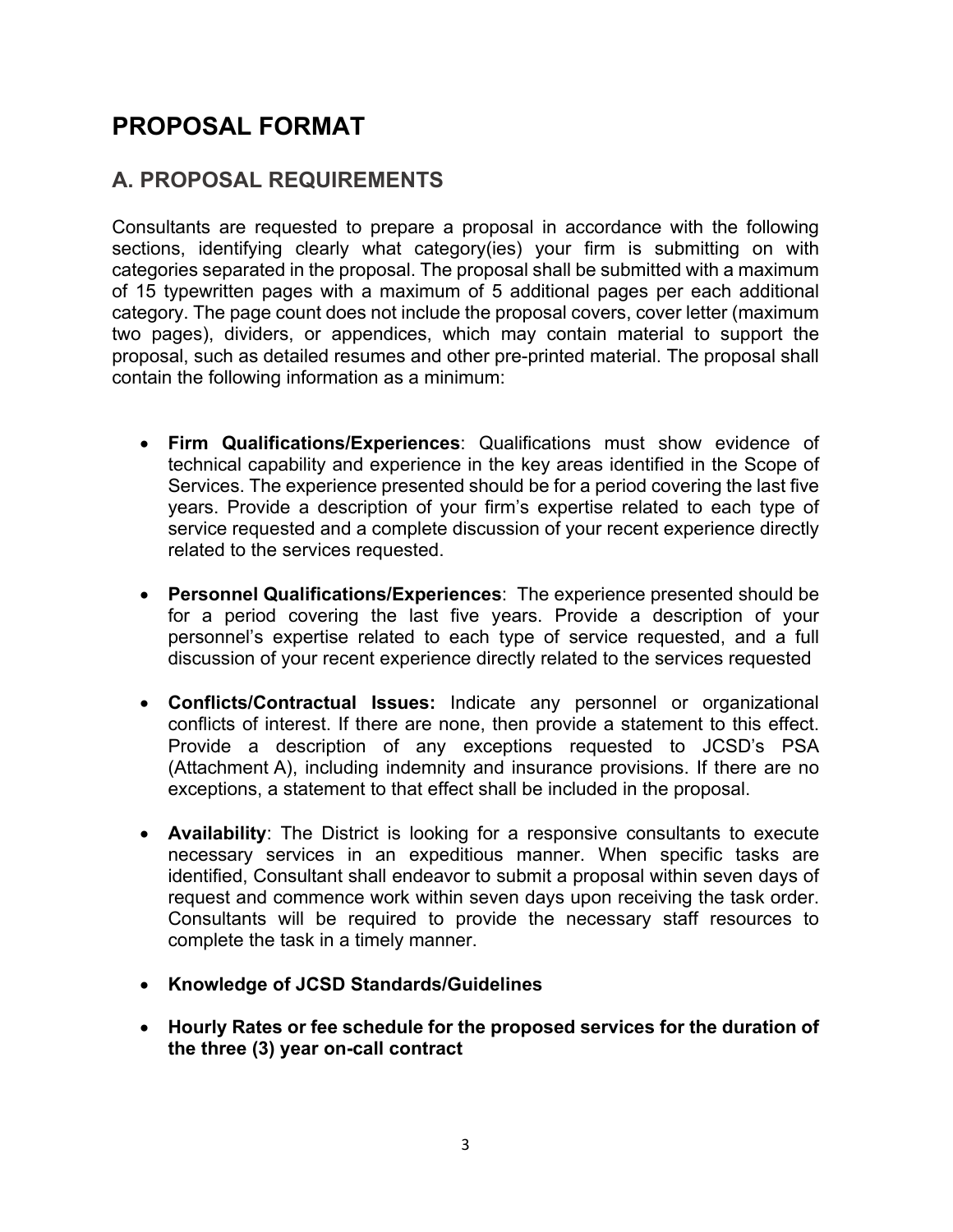## **3. SELECTION OF CONSULTANT**

### **1. CRITERIA FOR SELECTION**

Selection among the proposals received shall be based upon (but not necessarily in the order given) the following: The firm's organization, team members, history, reputation, location, and capability to perform all aspects of the work.

- Proposal Review: A committee will review and evaluate each proposal to determine if it meets each Category of Service requirements. Failure to meet the requirements will be cause for eliminating the applicant from further consideration.
	- Qualifications and experience of the project team, including appropriate professional registrations, based on work performed on similar projects, the capacity of the team to handle all aspects of the project, and capability to manage the project
	- Firm's experience, including past performance on similar projects
	- **Exceptions to the request for proposals taken by the Consultant**
- Selection: Based on the committee's evaluation and scoring of each applicant's qualifications, the firms will be ranked by the evaluation committee. It is anticipated that three to five contracts per category will be awarded, with the highest firms being selected. However, the District reserves the right to consider the overall distribution of contracts and may award agreements as it deems necessary to achieve balance, regardless of the assigned rank.
- Short List: The approved "Short List' will be valid for three years with an option to extend two terms- (2) years per term. The District has the right to add and remove firms from the list during the three-year contract period. The District has the right, at its sole discretion, to qualify additional firms throughout this period.

### **2. INTERVIEWS**

JCSD may elect to conduct interviews with some or all the firms depending on the rankings of the proposals.

### **3. NOTIFICATION OF UNSUCCESSFUL CONSULTANTS**

Unsuccessful potential Consultants shall be notified as soon as possible by JCSD following the determination of the recommended Consultant.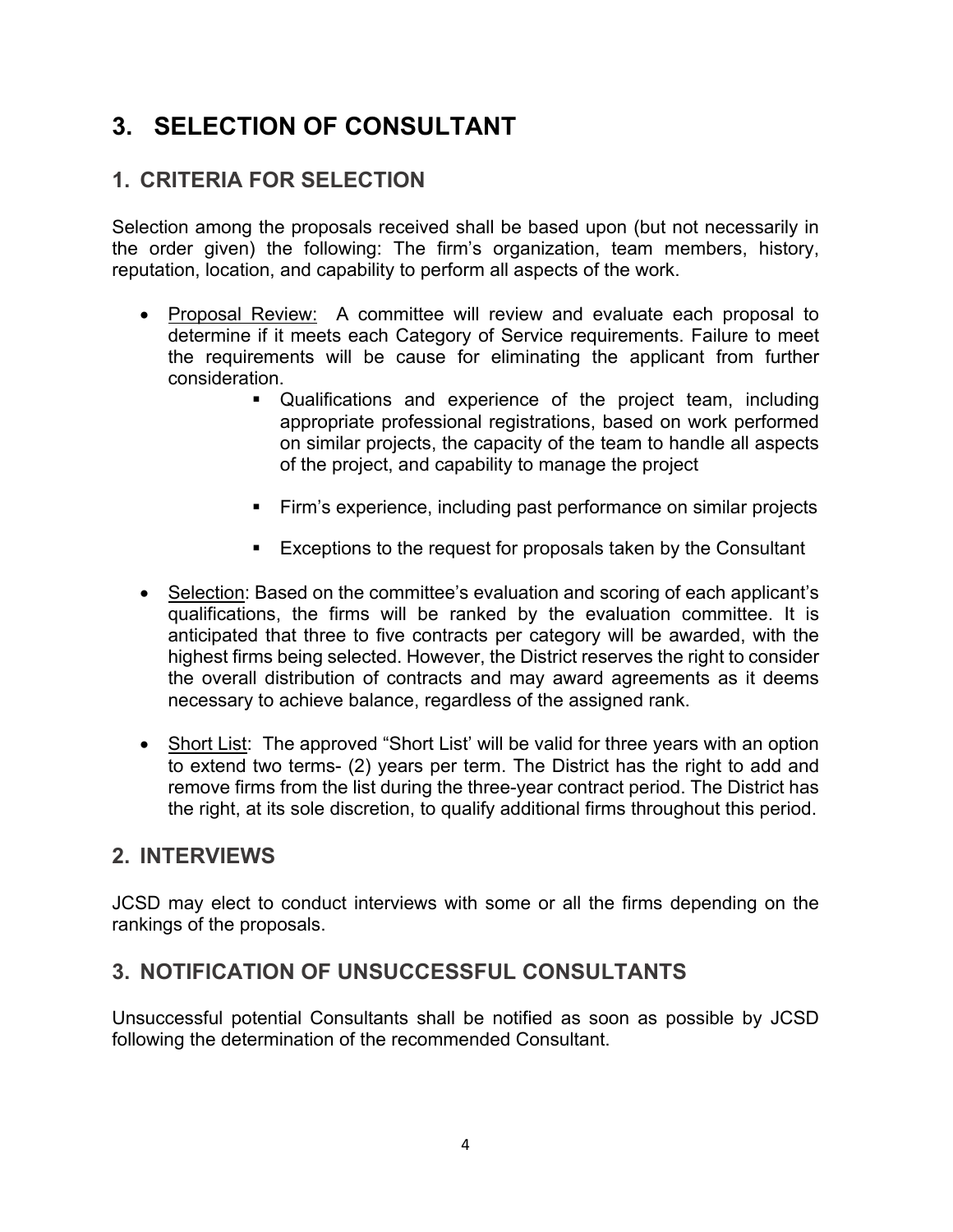### **4. SCOPE OF WORK**

Project background and a Scope of Work for this RFQ are provided in Attachment B.

### **5. LIST OF ATTACHMENT AND REFERENCE DOCUMENTS**

The following attachments are included in the RFP:

Attachment "A" - JCSD's Standard Professional Services Agreement Attachment "B" - Scope of Work

- This RFQ will be available on the District's web page at: http://www.jcsd.us/bids
- District's Standards Manual consists of basic specifications, and standard drawings are available at https://www.jcsd.us/business/standards-manual.
- District's current Water and Sewer master plan documents can be viewed at http://www.jcsd.us/documents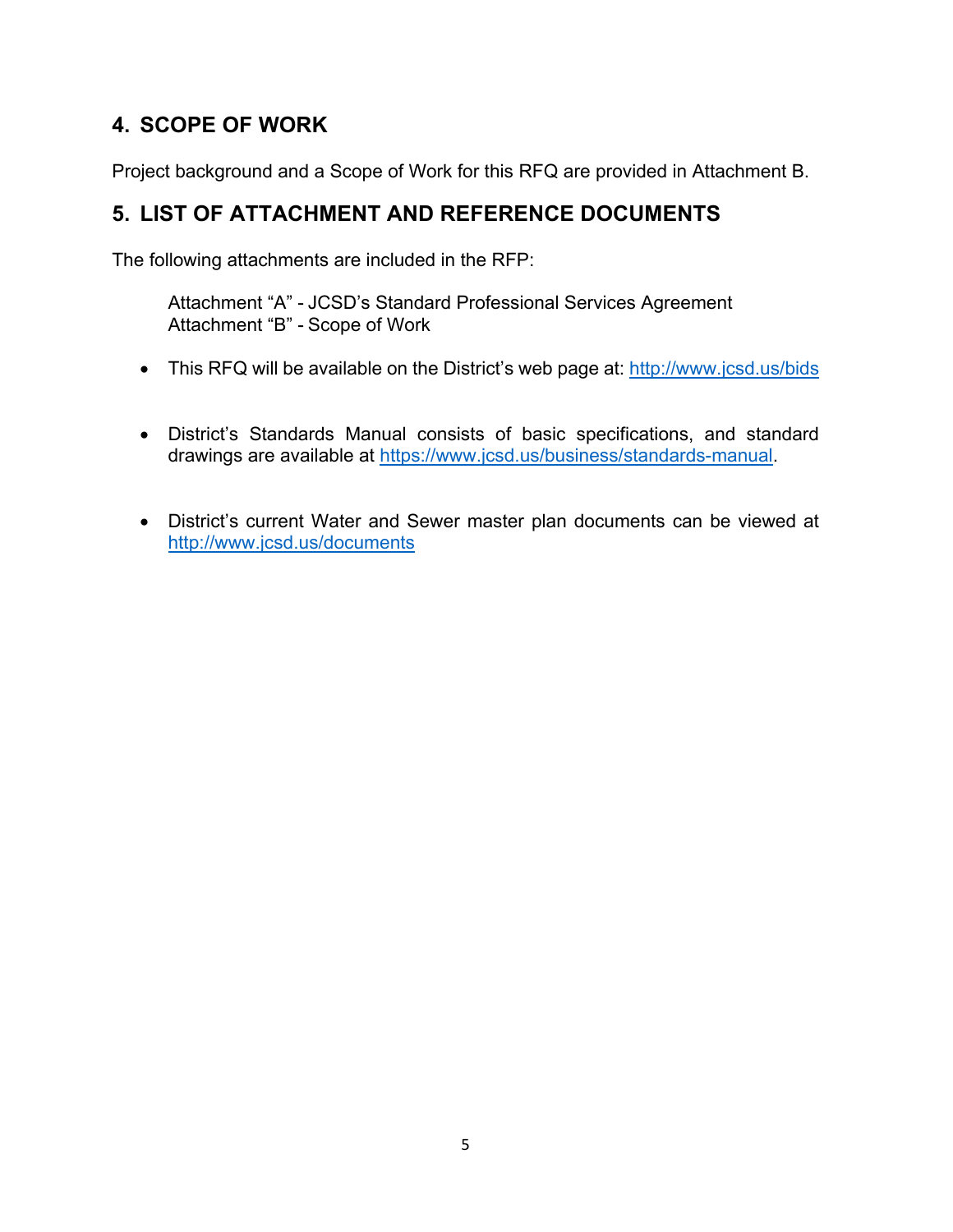# **ATTACHMENT A**

# **JCSD STANDARD PROFESSIONAL SERVICES AGREEMENT (SAMPLE)**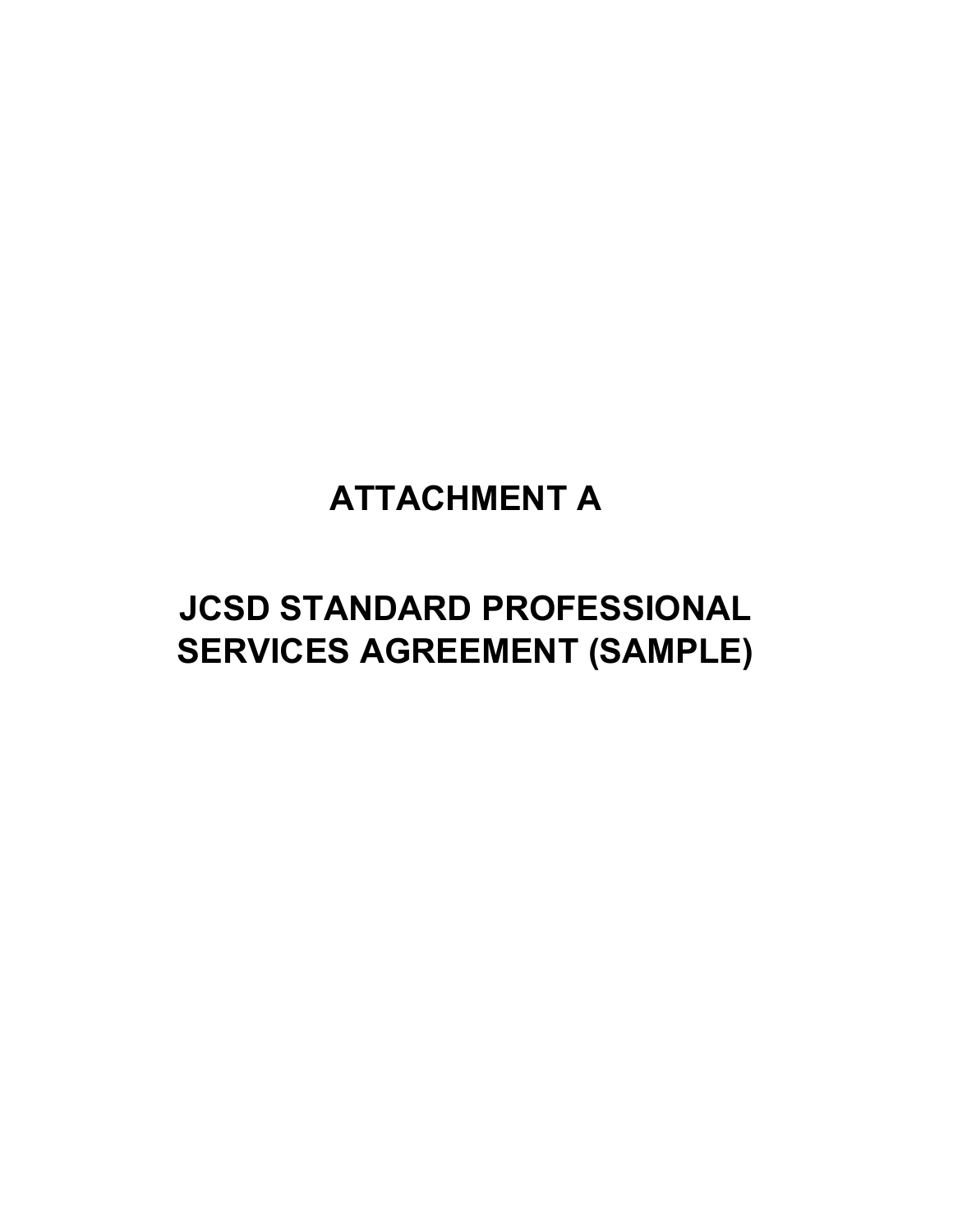### **JURUPA COMMUNITY SERVICES DISTRICT PROFESSIONAL SERVICES AGREEMENT**

### **1. PARTIES AND DATE.**

This Agreement is made and entered into this day of in the year Two Thousand  $\blacksquare$ , by and between the Jurupa Community Services District, an independent special district of the State of California with its principal place of business at 11201 Harrel Street,<br>Jurupa Valley, California 91752 ("District") and with a place of business Jurupa Valley, California 91752 ("District") and at \_\_\_\_\_\_\_\_\_\_\_\_\_\_\_\_\_\_\_\_\_\_\_\_\_\_\_\_\_\_\_\_\_\_ (**"Consultant"**). District and Consultant are sometimes individually referred to as **"Party"** and collectively as **"Parties"** in this Agreement.

### **2. RECITALS.**

### **2.1 Consultant.**

Consultant desires to perform and assume responsibility for the provision of certain professional services required by the District on the terms and conditions set forth in this Agreement. Consultant represents that it is experienced in providing the professional services described herein, is licensed in the State of California, and is familiar with the plans of District.

### **2.2 Project**

District desires to engage Consultant to render such services for (**"Project"**) as set forth in this Agreement.

### **3. TERMS.**

### **3.1 Scope of Services and Term.**

3.1.1 General Scope of Services. Consultant promises and agrees to furnish to the District all labor, materials, tools, equipment, services, and incidental and customary work necessary to fully and adequately perform the services necessary for the Project (**"Services"**). The Services are more particularly described in Exhibit "A" attached hereto and incorporated herein by reference. All Services shall be subject to, and performed in accordance with, this Agreement, the exhibits attached hereto and incorporated herein by reference, and all applicable local, state and federal laws, rules, and regulations.

3.1.2 Term. The term of this Agreement shall be from

to \_\_\_\_\_\_\_\_\_\_\_\_\_\_\_\_\_\_\_\_\_, unless earlier terminated as provided herein. Consultant shall complete the Services within the term of this Agreement, and shall meet any other established schedules and deadlines. The Parties may, by mutual, written consent, extend the term of this Agreement if necessary to complete the Services.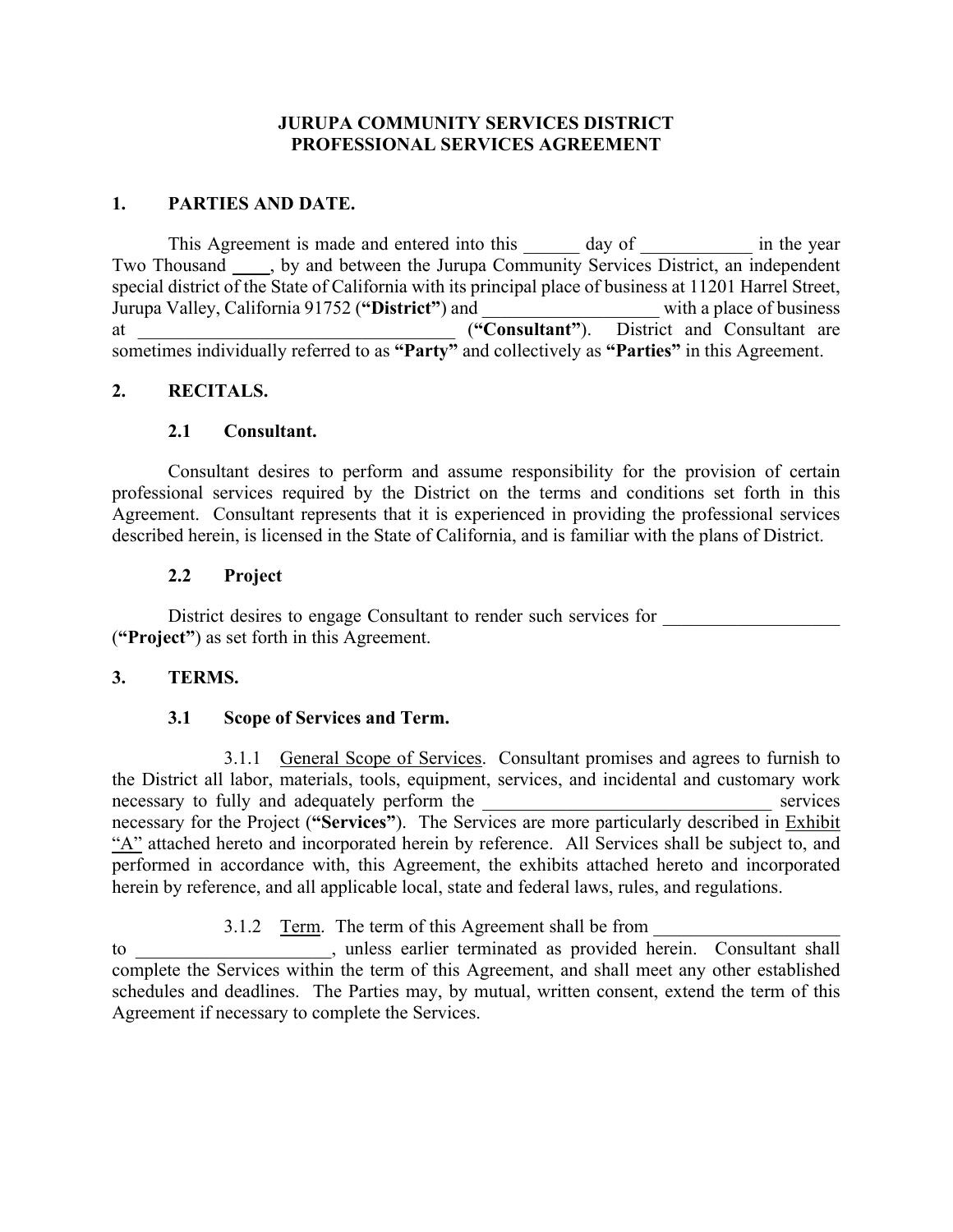### **3.2 Responsibilities of Consultant.**

 $\overline{\phantom{a}}$  , and the set of the set of the set of the set of the set of the set of the set of the set of the set of the set of the set of the set of the set of the set of the set of the set of the set of the set of the s

3.2.1 Control and Payment of Subordinates; Independent Contractor. The Services shall be performed by Consultant or under its supervision. Consultant will determine the means, methods and details of performing the Services subject to the requirements of this Agreement. District retains Consultant on an independent contractor basis and not as an employee. Consultant retains the right to perform similar or different services for others during the term of this Agreement. Any additional personnel performing the Services under this Agreement on behalf of Consultant shall also not be employees of District and shall at all times be under Consultant's exclusive direction and control. Consultant shall pay all wages, salaries, and other amounts due such personnel in connection with their performance of Services under this Agreement and as required by law. Consultant shall be responsible for all reports and obligations respecting such additional personnel, including, but not limited to: social security taxes, income tax withholding, unemployment insurance, disability insurance, and workers' compensation insurance.

3.2.2 Schedule of Services. Consultant shall perform the Services expeditiously, within the term of this Agreement, and in accordance with the Schedule of Services set forth in Exhibit "B" attached hereto and incorporated herein by reference. Consultant represents that it has the professional and technical personnel required to perform the Services in conformance with such conditions. In order to facilitate Consultant's conformance with the Schedule, District shall respond to Consultant's submittals in a timely manner. Upon request of District, Consultant shall provide a more detailed schedule of anticipated performance to meet the Schedule of Services.

3.2.3 Conformance to Applicable Requirements. All work prepared by Consultant shall be subject to the approval of District.

3.2.4 Substitution of Key Personnel. Consultant has represented to District that certain key personnel will perform and coordinate the Services under this Agreement. Should one or more of such personnel become unavailable, Consultant may substitute other personnel of at least equal competence upon written approval of District. In the event that District and Consultant cannot agree as to the substitution of key personnel, District shall be entitled to terminate this Agreement for cause. As discussed below, any personnel who fail or refuse to perform the Services in a manner acceptable to the District, or who are determined by the District to be uncooperative, incompetent, a threat to the adequate or timely completion of the Project or a threat to the safety of persons or property, shall be promptly removed from the Project by the Consultant at the request of the District. Consultant's key personnel for performance of this Agreement are as follows:

3.2.5 District's Representative. The District hereby designates \_\_\_\_\_\_\_\_\_\_\_\_\_\_\_\_\_\_\_\_\_\_\_, or his or her designee, to act as its representative for the performance of this Agreement (**"District's Representative"**). District's Representative shall have the power to act on behalf of the District for all purposes under this Contract. Consultant shall not accept direction or orders from any person other than the District's Representative or his or her designee.

3.2.6 Consultant's Representative. Consultant hereby designates \_\_\_\_\_\_\_\_\_\_\_\_\_\_\_\_\_\_\_, or his or her designee, to act as its representative for the performance of this Agreement (**"Consultant's Representative"**). Consultant's Representative shall have full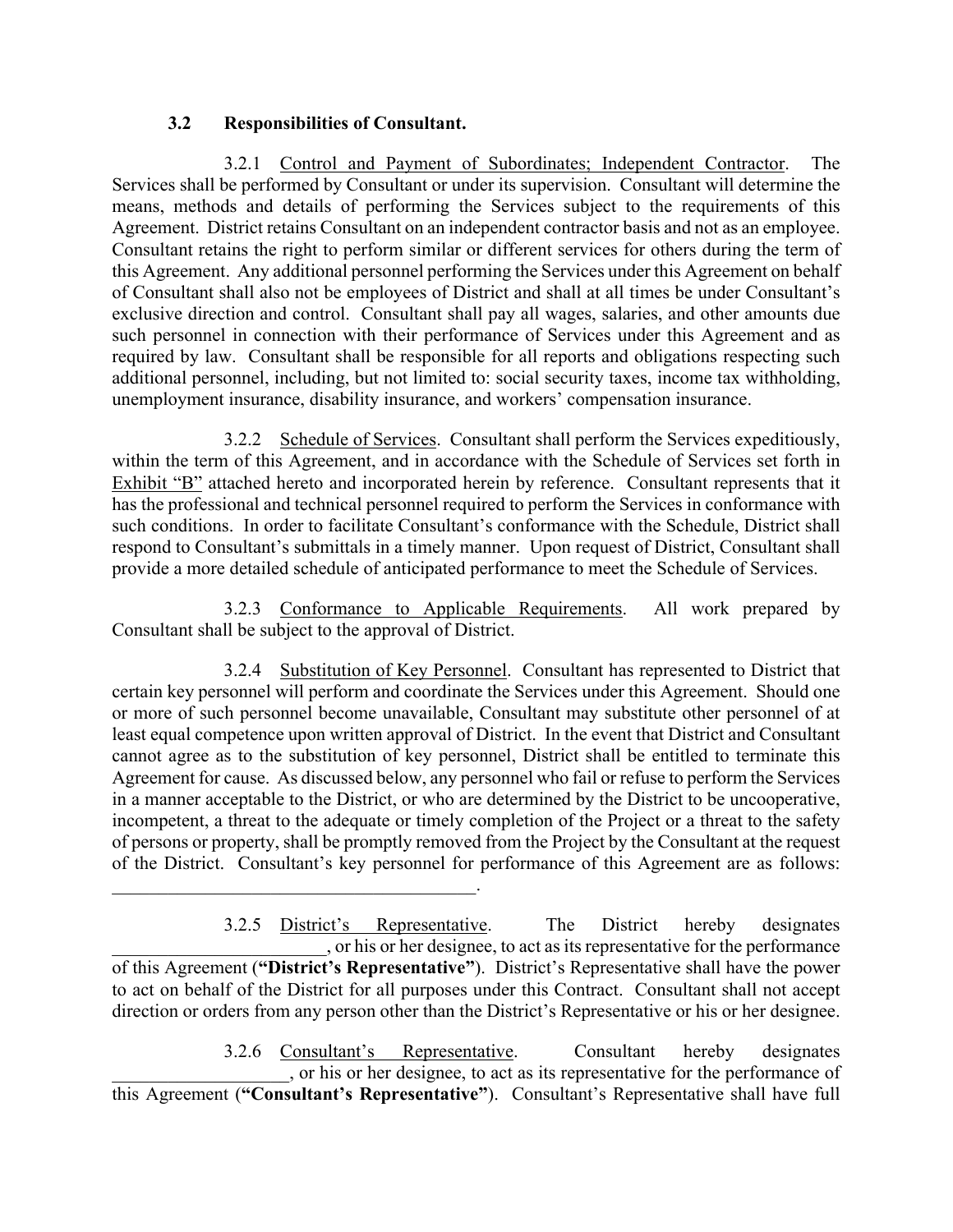authority to represent and act on behalf of the Consultant for all purposes under this Agreement. The Consultant's Representative shall supervise and direct the Services, using his best skill and attention, and shall be responsible for all means, methods, techniques, sequences, and procedures and for the satisfactory coordination of all portions of the Services under this Agreement.

3.2.7 Coordination of Services. Consultant agrees to work closely with District staff in the performance of Services and shall be available to District's staff, consultants and other staff at all reasonable times.

3.2.8 Standard of Care; Performance of Employees. Consultant shall perform all Services under this Agreement in a skillful and competent manner, consistent with the standards generally recognized as being employed by professionals in the same discipline in the State of California. Consultant represents and maintains that it is skilled in the professional calling necessary to perform the Services. Consultant warrants that all employees and subconsultants shall have sufficient skill and experience to perform the Services assigned to them. Finally, Consultant represents that it, its employees and subconsultants have all licenses, permits, qualifications and approvals of whatever nature that are legally required to perform the Services, and that such licenses and approvals shall be maintained throughout the term of this Agreement. As provided for in the indemnification provisions of this Agreement, Consultant shall perform, at its own cost and expense and without reimbursement from the District, any services necessary to correct willful or negligent errors or omissions which are caused by the Consultant's failure to comply with the standard of care provided for herein. Any employee of the Consultant or its subconsultants who is determined by the District to be uncooperative, incompetent, a threat to the adequate or timely completion of the Project, a threat to the safety of persons or property, or any employee who fails or refuses to perform the Services in a manner acceptable to the District, shall be promptly removed from the Project by the Consultant and shall not be re-employed to perform any of the Services or to work on the Project.

3.2.9 Period of Performance and Damages. Consultant shall perform and complete all Services under this Agreement within the term set forth in Section 3.1.2 above (**"Performance Time"**). Consultant shall also perform the Services in strict accordance with any completion schedule or Project milestones described in Exhibits "A" or "B" attached hereto, or which may be separately agreed upon in writing by the District and Consultant (**"Performance Milestones"**). Consultant agrees that if the Services are not completed within the aforementioned Performance Time and/or pursuant to any such Project Milestones developed pursuant to provisions of this Agreement due to Consultant's willful behavior or negligence, it is understood, acknowledged and agreed that the District will suffer damage.

3.2.10 Laws and Regulations; Employee/Labor Certifications. Consultant shall keep itself fully informed of and in compliance with all local, state and federal laws, rules and regulations in any manner affecting the performance of the Project or the Services, including all Cal/OSHA requirements, and shall give all notices required by law. Consultant shall be liable for all violations of such laws and regulations in connection with Services. If the Consultant performs any work knowing it to be contrary to such laws, rules and regulations and without giving written notice to the District, Consultant shall be solely responsible for all costs arising therefrom. Consultant shall defend, indemnify and hold District, its officials, directors, officers, employees, and agents free and harmless, pursuant to the indemnification provisions of this Agreement, from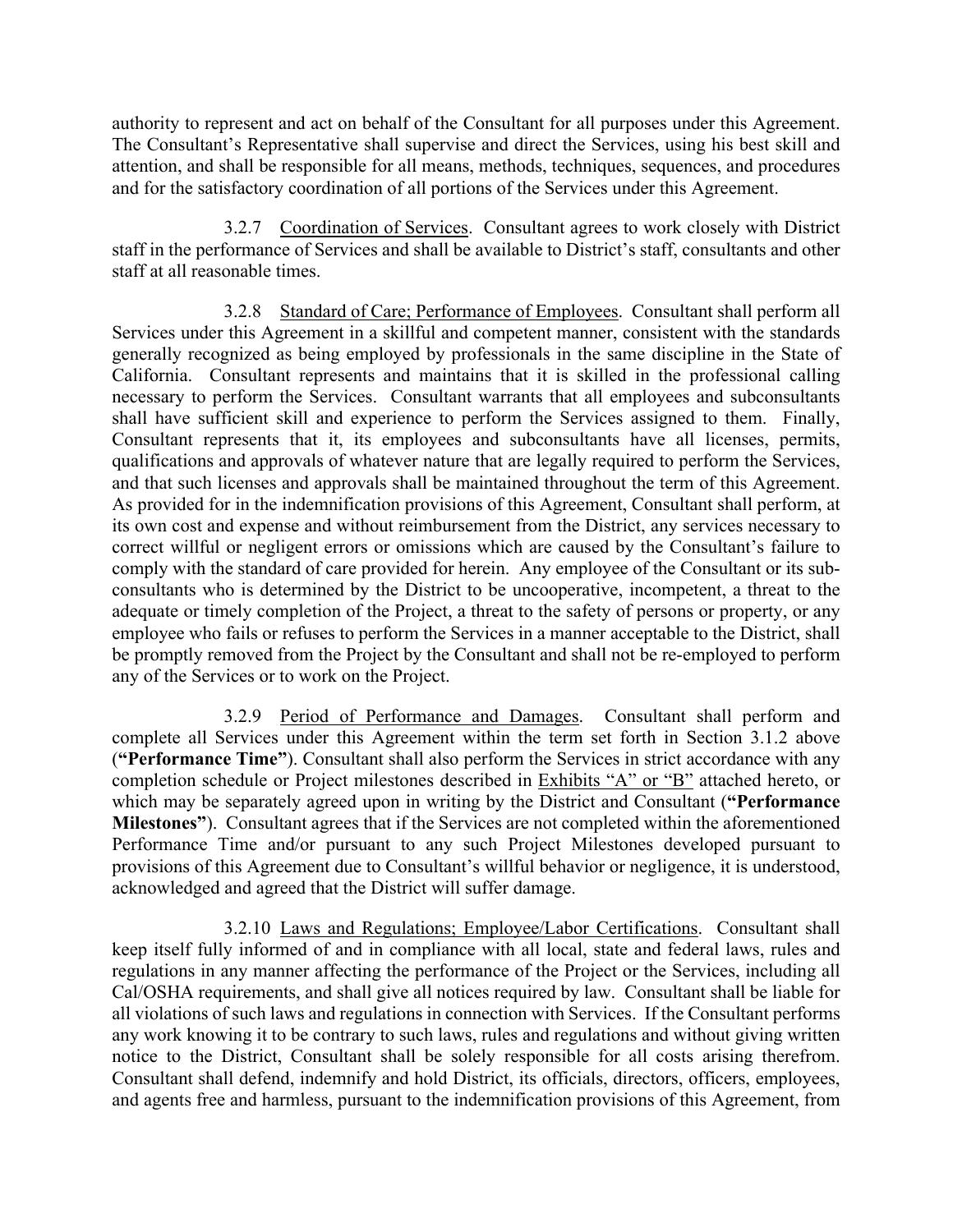any claim or liability arising out of any failure or alleged failure to comply with such laws, rules or regulations.

3.2.10.1 Employment Eligibility; Consultant. By executing this Agreement, Consultant verifies that it fully complies with all requirements and restrictions of state and federal law respecting the employment of undocumented aliens, including, but not limited to, the Immigration Reform and Control Act of 1986, as may be amended from time to time. Such requirements and restrictions include, but are not limited to, examination and retention of documentation confirming the identity and immigration status of each employee of the Consultant. Consultant also verifies that it has not committed a violation of any such law within the five (5) years immediately preceding the date of execution of this Agreement, and shall not violate any such law at any time during the term of the Agreement. Consultant shall avoid any violation of any such law during the term of this Agreement by participating in an electronic verification of work authorization program operated by the United States Department of Homeland Security, by participating in an equivalent federal work authorization program operated by the United States Department of Homeland Security to verify information of newly hired employees, or by some other legally acceptable method. Consultant shall maintain records of each such verification, and shall make them available to the District or its representatives for inspection and copy at any time during normal business hours. The District shall not be responsible for any costs or expenses related to Consultant's compliance with the requirements provided for in Section 3.2.10 or any of its sub-sections.

3.2.10.2 Employment Eligibility; Subcontractors, Consultants, Subsubcontractors and Subconsultants. To the same extent and under the same conditions as Consultant, Consultant shall require all of its subcontractors, consultants, sub-subcontractors and subconsultants performing any work relating to the Project or this Agreement to make the same verifications and comply with all requirements and restrictions provided for in Section 3.2.10.1.

3.2.10.3 Employment Eligibility; Failure to Comply. The persons executing this Agreement on behalf of Consultant verify that they are duly authorized officers of Consultant, and understand that any of the following shall be grounds for the District to terminate the Agreement for cause: (1) failure of Consultant or its subcontractors, consultants, subsubcontractors or subconsultants to meet any of the requirements provided for in Sections 3.2.10.1 or 3.2.10.2; (2) any misrepresentation or material omission concerning compliance with such requirements (including in those verifications provided to the Consultant under Section 3.2.10.2); or (3) failure to immediately remove from the Project any person found not to be in compliance with such requirements.

3.2.10.4 Labor Certification. By its signature hereunder, Consultant certifies that it is aware of the provisions of Section 3700 of the California Labor Code which require every employer to be insured against liability for Workers' Compensation or to undertake self-insurance in accordance with the provisions of that Code, and agrees to comply with such provisions before commencing the performance of the Services.

3.2.10.5 Equal Opportunity Employment. Consultant represents that it is an equal opportunity employer and it shall not discriminate against any subconsultant, employee or applicant for employment because of race, religion, color, national origin, handicap, ancestry,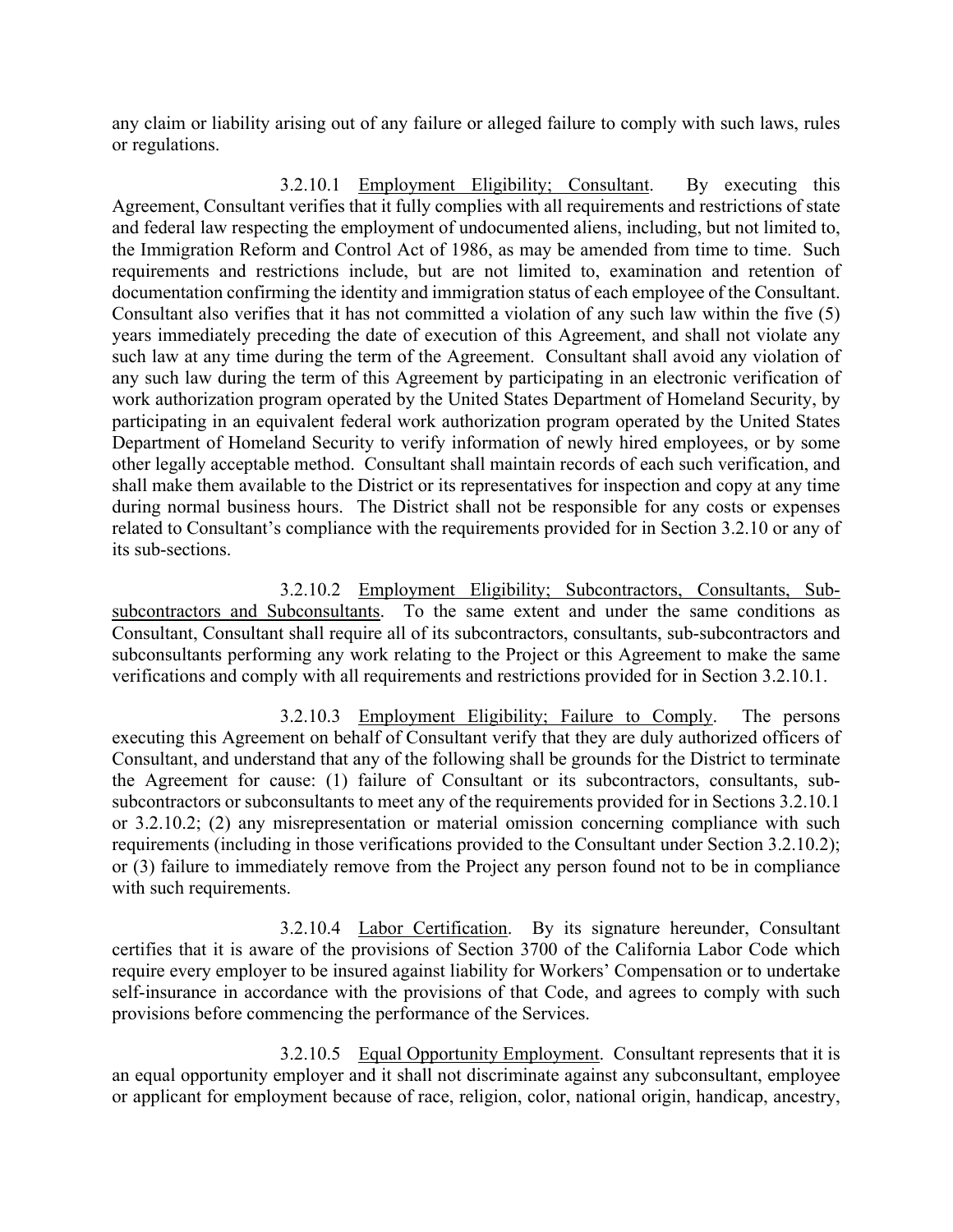sex or age. Such non-discrimination shall include, but not be limited to, all activities related to initial employment, upgrading, demotion, transfer, recruitment or recruitment advertising, layoff or termination. Consultant shall also comply with all relevant provisions of District's Minority Business Enterprise program, Affirmative Action Plan or other related programs or guidelines currently in effect or hereinafter enacted.

3.2.11 Accounting Records. Consultant shall maintain complete and accurate records with respect to all costs and expenses incurred under this Agreement. All such records shall be clearly identifiable. Consultant shall allow a representative of District during normal business hours to examine, audit, and make transcripts or copies of such records and any other documents created pursuant to this Agreement. Consultant shall allow inspection of all work, data, documents, proceedings, and activities related to the Agreement for a period of three (3) years from the date of final payment under this Agreement.

### 3.2.12 Insurance.

3.2.12.1 Time for Compliance. Consultant shall not commence Work under this Agreement until it has provided evidence satisfactory to the District that it has secured all insurance required under this section. In addition, Consultant shall not allow any subconsultant to commence work on any subcontract until it has provided evidence satisfactory to the District that the subconsultant has secured all insurance required under this section. Failure to provide and maintain all required insurance shall be grounds for the District to terminate this Agreement for cause.

3.2.12.2 Minimum Requirements. Consultant shall, at its expense, procure and maintain for the duration of the Agreement insurance against claims for injuries to persons or damages to property which may arise from or in connection with the performance of the Agreement by the Consultant, its agents, representatives, employees or subconsultants. Consultant shall also require all of its subconsultants to procure and maintain the same insurance for the duration of the Agreement. Such insurance shall meet at least the following minimum levels of coverage:

(A) Minimum Scope of Insurance. Coverage shall be at least as broad as the latest version of the following: (1) *General Liability*: Insurance Services Office Commercial General Liability coverage (occurrence form CG 0001); (2) *Automobile Liability*: Insurance Services Office Business Auto Coverage form number CA 0001, code 1 (any auto); and (3) *Workers' Compensation and Employer's Liability*: Workers' Compensation insurance as required by the State of California and Employer's Liability Insurance.

(B) Minimum Limits of Insurance. Consultant shall maintain limits no less than: (1) *General Liability:* \$1,000,000 per occurrence for bodily injury, personal injury and property damage. If Commercial General Liability Insurance or other form with general aggregate limit is used including, but not limited to, form CG 2503, either the general aggregate limit shall apply separately to this Agreement/location or the general aggregate limit shall be twice the required occurrence limit; (2) *Automobile Liability:* \$1,000,000 per accident for bodily injury and property damage; and (3) *Workers' Compensation and Employer's Liability:* Workers'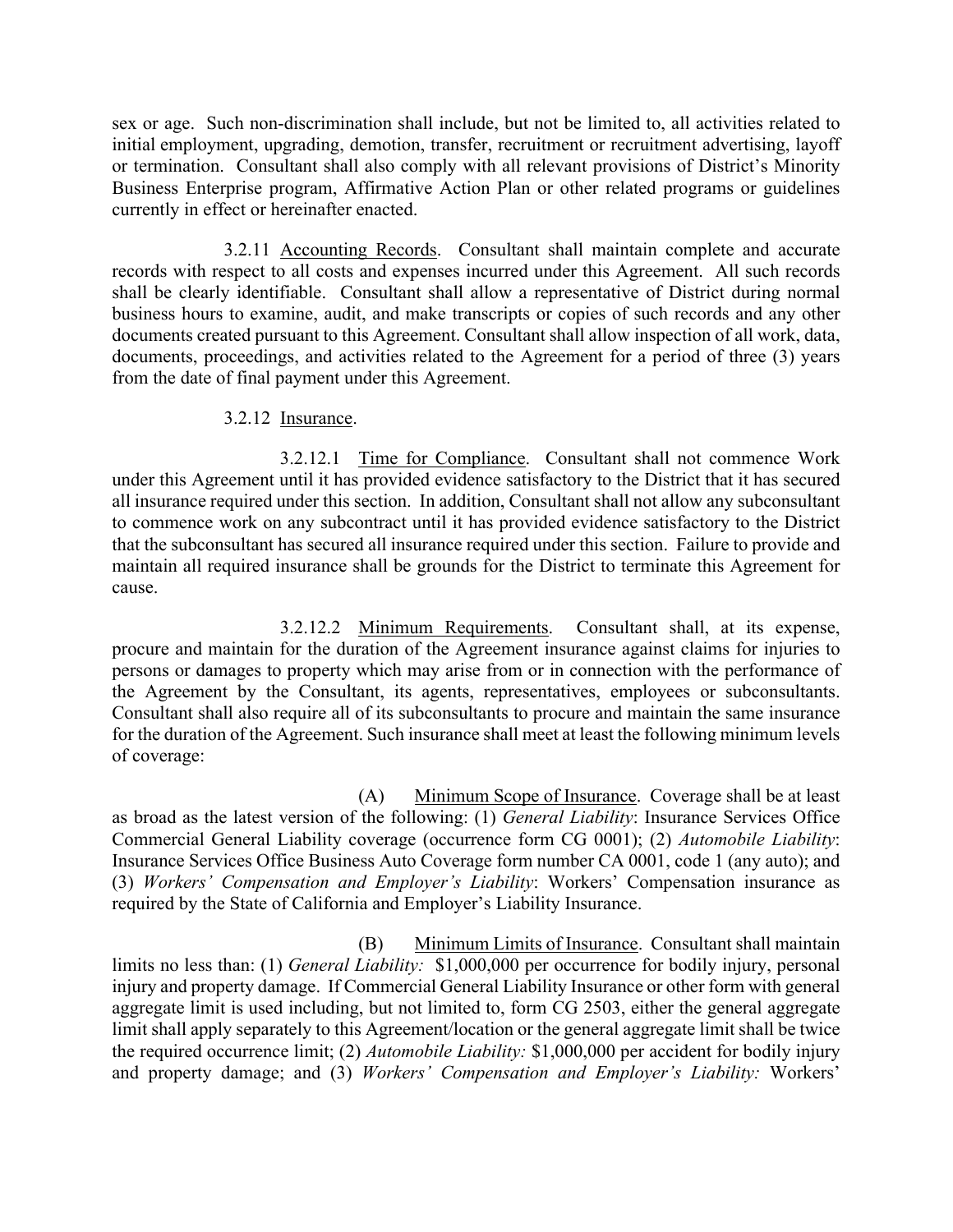Compensation limits as required by the Labor Code of the State of California. Employer's Liability limits of \$1,000,000 per accident for bodily injury or disease.

3.2.12.3 Professional Liability. Errors and omissions coverage with limits of liability no less than \$1 million per occurrence.

3.2.12.4 Insurance Endorsements. The insurance policies shall contain the following provisions, or Consultant shall provide endorsements on forms supplied or approved by the District to add the following provisions to the insurance policies:

(A) General Liability. The general liability policy shall include or be endorsed (amended) to state that: (1) the District, its directors, officials, officers, employees, agents, and volunteers shall be covered as additional insured with respect to the Work or operations performed by or on behalf of the Consultant, including materials, parts or equipment furnished in connection with such work; and (2) the insurance coverage shall be primary insurance as respects the District, its directors, officials, officers, employees, agents, and volunteers, or if excess, shall stand in an unbroken chain of coverage excess of the Consultant's scheduled underlying coverage. Any insurance or self-insurance maintained by the District, its directors, officials, officers, employees, agents, and volunteers shall be excess of the Consultant's insurance and shall not be called upon to contribute with it in any way.

(B) Automobile Liability. The automobile liability policy shall include or be endorsed (amended) to state that: (1) the District, its directors, officials, officers, employees, agents, and volunteers shall be covered as additional insureds with respect to the ownership, operation, maintenance, use, loading or unloading of any auto owned, leased, hired or borrowed by the Consultant or for which the Consultant is responsible; and (2) the insurance coverage shall be primary insurance as respects the District, its directors, officials, officers, employees, agents, and volunteers, or if excess, shall stand in an unbroken chain of coverage excess of the Consultant's scheduled underlying coverage. Any insurance or self-insurance maintained by the District, its directors, officials, officers, employees, agents, and volunteers shall be excess of the Consultant's insurance and shall not be called upon to contribute with it in any way.

(C) Workers' Compensation and Employer's Liability Coverage. The insurer shall agree to waive all rights of subrogation against the District, its directors, officials, officers, employees, agents, and volunteers for losses paid under the terms of the insurance policy which arise from work performed by the Consultant.

(D) All Coverages. Each insurance policy required by this Agreement shall be endorsed to state that: (A) coverage shall not be suspended, voided, reduced or canceled except after thirty (30) days prior written notice by mail has been given to the District; and (B) any failure to comply with reporting or other provisions of the policies, including breaches of warranties, shall not affect coverage provided to the District, its directors, officials, officers, employees, agents, and volunteers.

3.2.12.5 Separation of Insureds; No Special Limitations. All insurance required by this Section shall contain standard separation of insureds provisions. In addition, such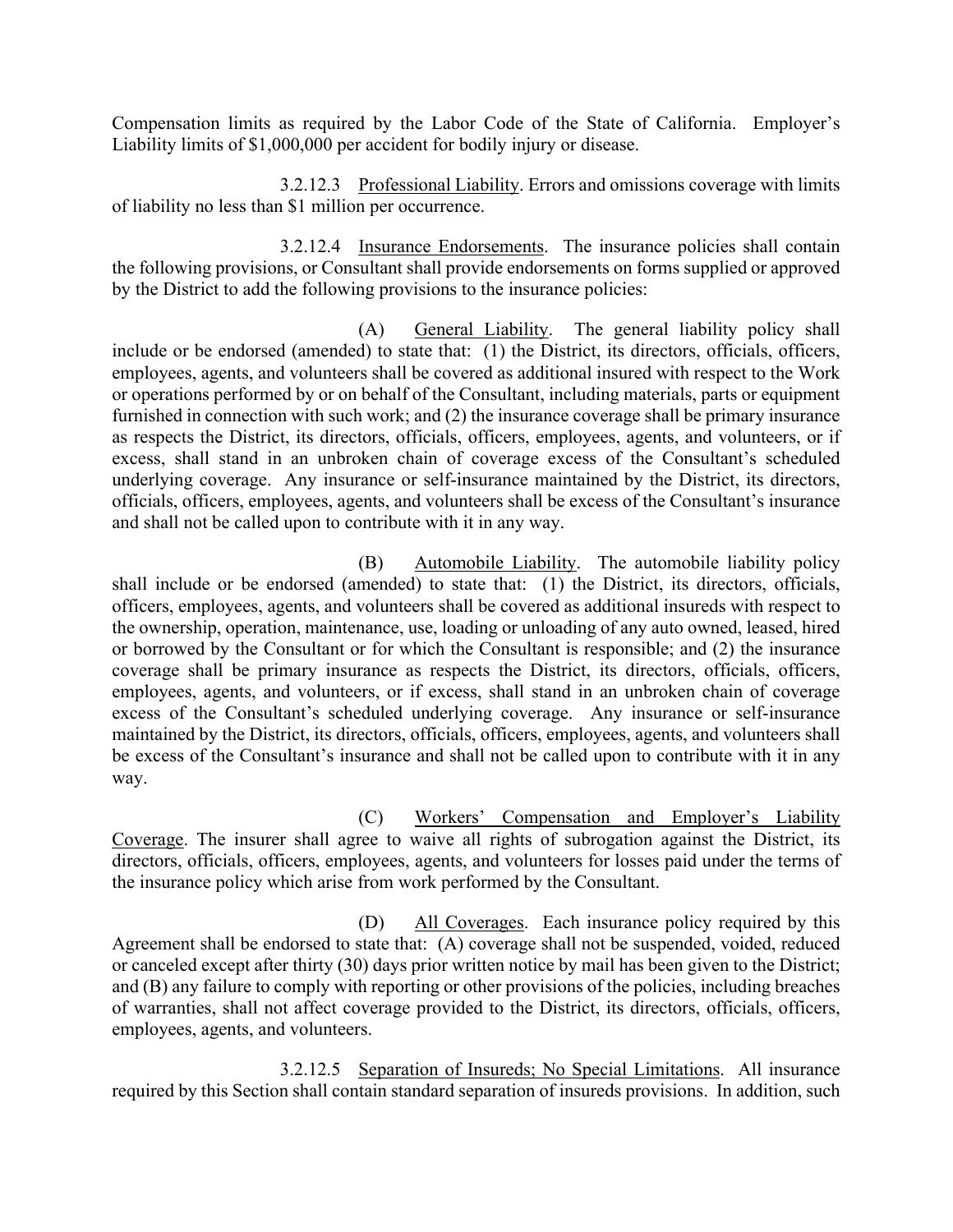insurance shall not contain any special limitations on the scope of protection afforded to the District, its directors, officials, officers, employees, agents, and volunteers.

3.2.12.6 Deductibles and Self-Insurance Retentions. Any deductibles or self-insured retentions must be declared to and approved by the District. Consultant shall guarantee that, at the option of the District, either: (1) the insurer shall reduce or eliminate such deductibles or self-insured retentions as respects the District, its directors, officials, officers, employees, agents, and volunteers; or (2) the Consultant shall procure a bond guaranteeing payment of losses and related investigation costs, claims, and administrative and defense expenses.

3.2.12.7 Acceptability of Insurers. Insurance is to be placed with insurers with a current A.M. Best's rating no less than A:VIII, licensed to do business in California, and satisfactory to the District.

3.2.12.8 Verification of Coverage. Consultant shall furnish District with original certificates of insurance and endorsements effecting coverage required by this Agreement on forms satisfactory to the District. The certificates and endorsements for each insurance policy shall be signed by a person authorized by that insurer to bind coverage on its behalf, and shall be on forms provided by the District if requested. All certificates and endorsements must be received and approved by the District before work commences. The District reserves the right to require complete, certified copies of all required insurance policies, at any time.

3.2.12.9 Reporting of Claims. Consultant shall report to the District, in addition to Consultant's insurer, any and all insurance claims submitted by Consultant in connection with the Services under this Agreement.

3.2.13 Safety. Consultant shall execute and maintain its work so as to avoid injury or damage to any person or property. In carrying out its Services, the Consultant shall at all times be in compliance with all applicable local, state and federal laws, rules and regulations, and shall exercise all necessary precautions for the safety of employees appropriate to the nature of the work and the conditions under which the work is to be performed. Safety precautions as applicable shall include, but shall not be limited to: (A) adequate life protection and life saving equipment and procedures; (B) instructions in accident prevention for all employees and subconsultants, such as safe walkways, scaffolds, fall protection ladders, bridges, gang planks, confined space procedures, trenching and shoring, equipment and other safety devices, equipment and wearing apparel as are necessary or lawfully required to prevent accidents or injuries; and (C) adequate facilities for the proper inspection and maintenance of all safety measures.

### **3.3 Fees and Payments.**

3.3.1 Compensation. Consultant shall receive compensation, including authorized reimbursements, for all Services rendered under this Agreement at the rates set forth in Exhibit "C" attached hereto and incorporated herein by reference. The total compensation shall not exceed without written approval of District. Extra Work may be authorized, as described below, and if authorized, will be compensated at the rates and manner set forth in this Agreement.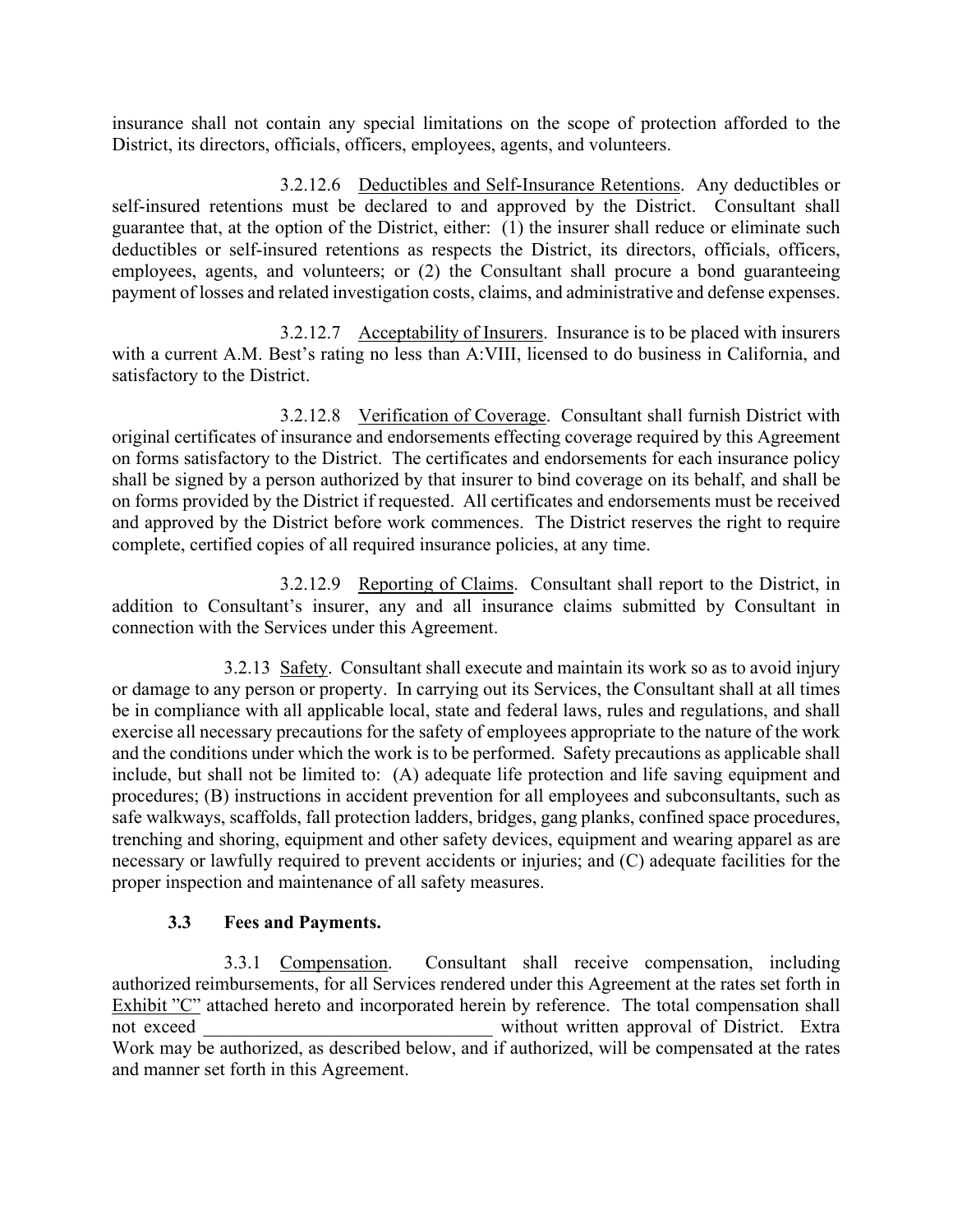3.3.2 Payment of Compensation. Consultant shall submit to District a monthly itemized statement which indicates work completed and hours of Services rendered by Consultant. The statement shall describe the amount of Services and supplies provided since the initial commencement date, or since the start of the subsequent billing periods, as appropriate, through the date of the statement. District shall, within 45 days of receiving such statement, review the statement and pay all approved charges thereon.

3.3.3 Reimbursement for Expenses. Consultant shall not be reimbursed for any expenses unless authorized in writing by District.

3.3.4 Extra Work. At any time during the term of this Agreement, District may request that Consultant perform Extra Work. As used herein, **"Extra Work"** means any work which is determined by District to be necessary for the proper completion of the Project, but which the parties did not reasonably anticipate would be necessary at the execution of this Agreement. Consultant shall not perform, nor be compensated for, Extra Work without written authorization from District's Representative.

3.3.5 Prevailing Wages. Consultant is aware of the requirements of California Labor Code Section 1720, et seq., and 1770, et seq., as well as California Code of Regulations, Title 8, Section 16000, et seq., (**"Prevailing Wage Laws"**), which require the payment of prevailing wage rates and the performance of other requirements on "public works" and "maintenance" projects. If the Services are being performed as part of an applicable "public works" or "maintenance" project, as defined by the Prevailing Wage Laws, and if the total compensation is \$1,000 or more, Consultant agrees to fully comply with such Prevailing Wage Laws, including the requirement to be registered with the Department of Industrial Relations and to file certified payroll records electronically with the Department. District shall provide Consultant with a copy of the prevailing rates of per diem wages in effect at the commencement of this Agreement. Consultant shall make copies of the prevailing rates of per diem wages for each craft; classification or type of worker needed to execute the Services available to interested parties upon request, and shall post copies at the Consultant's principal place of business and at the project site. Consultant shall defend, indemnify and hold the District, its elected officials, officers, employees and agents free and harmless from any claim or liability arising out of any failure or alleged failure to comply with the Prevailing Wage Laws.

### **3.4 Termination of Agreement.**

3.4.1 Grounds for Termination. District may, by written notice to Consultant, terminate the whole or any part of this Agreement at any time and without cause by giving written notice to Consultant of such termination, and specifying the effective date thereof, at least seven (7) days before the effective date of such termination. Upon termination, Consultant shall be compensated only for those services which have been adequately rendered to District, and Consultant shall be entitled to no further compensation. Consultant may not terminate this Agreement except for cause.

3.4.2 Effect of Termination. If this Agreement is terminated as provided herein, District may require Consultant to provide all finished or unfinished Documents and Data and other information of any kind prepared by Consultant in connection with the performance of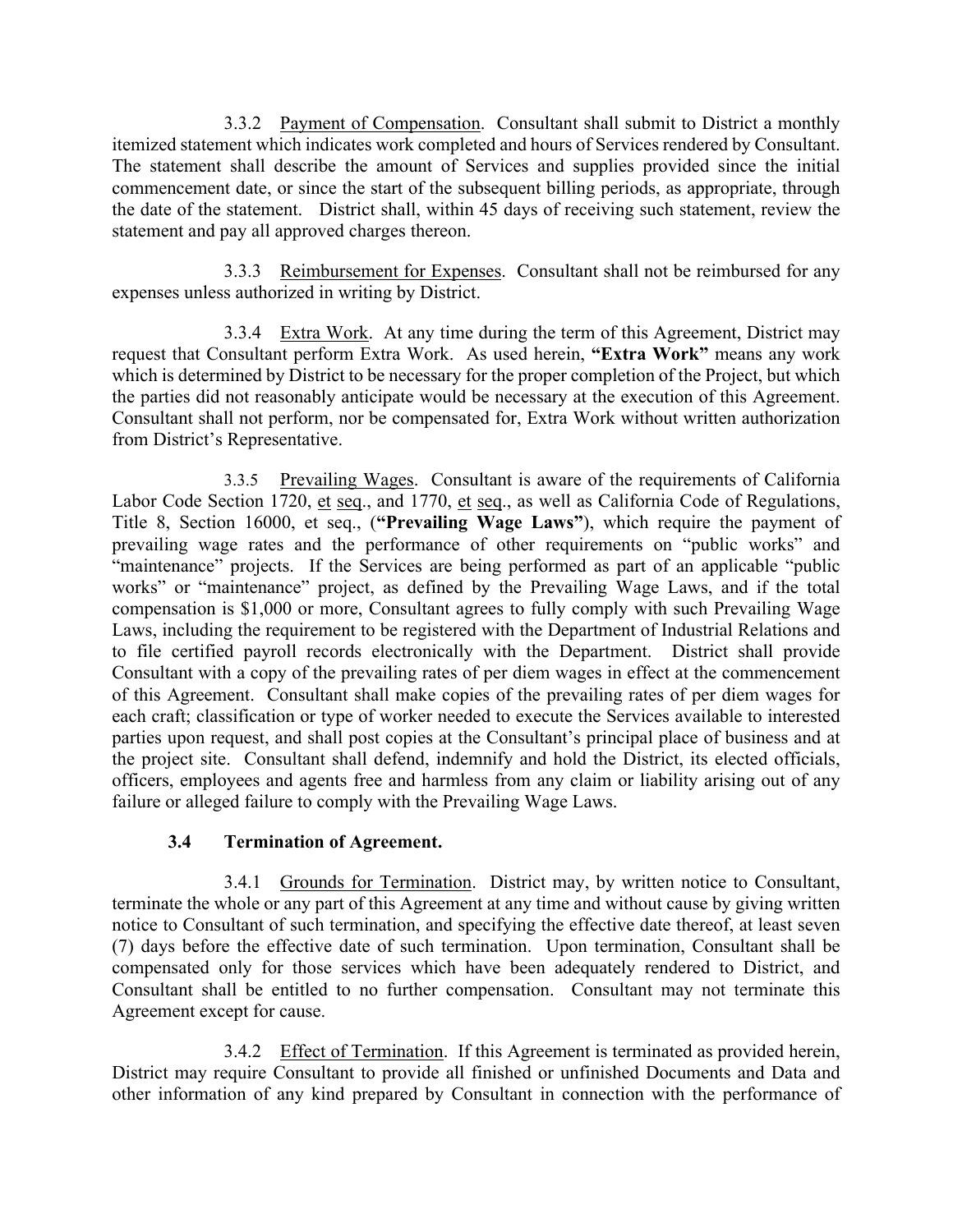Services under this Agreement. Consultant shall be required to provide such document and other information within fifteen (15) days of the request.

3.4.3 Additional Services. In the event this Agreement is terminated in whole or in part as provided herein, District may procure, upon such terms and in such manner as it may determine appropriate, services similar to those terminated.

### **3.5 Ownership of Materials and Confidentiality.**

3.5.1 Documents & Data; Licensing of Intellectual Property. This Agreement creates a non-exclusive and perpetual license for District to copy, use, modify, reuse, or sublicense any and all copyrights, designs, and other intellectual property embodied in plans, specifications, studies, drawings, estimates, and other documents or works of authorship fixed in any tangible medium of expression, including but not limited to, physical drawings or data magnetically or otherwise recorded on computer diskettes, which are prepared or caused to be prepared by Consultant under this Agreement (**"Documents & Data"**). All Documents & Data shall be and remains the property of District, and shall not be used in whole or in substantial part by Consultant on other projects without the District's express written permission. Within thirty (30) days following the completion, suspension, abandonment or termination of this Agreement, Consultant shall provide to District reproducible copies of all Documents & Data, in a form and amount required by District. District reserves the right to select the method of document reproduction and to establish where the reproduction will be accomplished. The reproduction expense shall be borne by District at the actual cost of duplication. In the event of a dispute regarding the amount of compensation to which the Consultant is entitled under the termination provisions of this Agreement, Consultant shall provide all Documents & Data to District upon payment of the undisputed amount. Consultant shall have no right to retain or fail to provide to District any such documents pending resolution of the dispute. In addition, Consultant shall retain copies of all Documents & Data on file for a minimum of fifteen (15) years following completion of the Project, and shall make copies available to District upon the payment of actual reasonable duplication costs. Before destroying the Documents & Data following this retention period, Consultant shall make a reasonable effort to notify District and provide District with the opportunity to obtain the documents.

3.5.2 Subconsultants. Consultant shall require all subconsultants to agree in writing that District is granted a non-exclusive and perpetual license for any Documents & Data the subconsultant prepares under this Agreement. Consultant represents and warrants that Consultant has the legal right to license any and all Documents & Data. Consultant makes no such representation and warranty in regard to Documents & Data which were prepared by design professionals other than Consultant or its subconsultants, or those provided to Consultant by the District.

3.5.3 Right to Use. District shall not be limited in any way in its use or reuse of the Documents & Data or any part of them at any time for purposes of this Project or another project, provided that any such use not within the purposes intended by this Agreement or on a project other than this Project without employing the services of Consultant shall be at District's sole risk. If District uses or reuses the Documents & Data on any project other than this Project, it shall remove the Consultant's seal from the Documents & Data and indemnify and hold harmless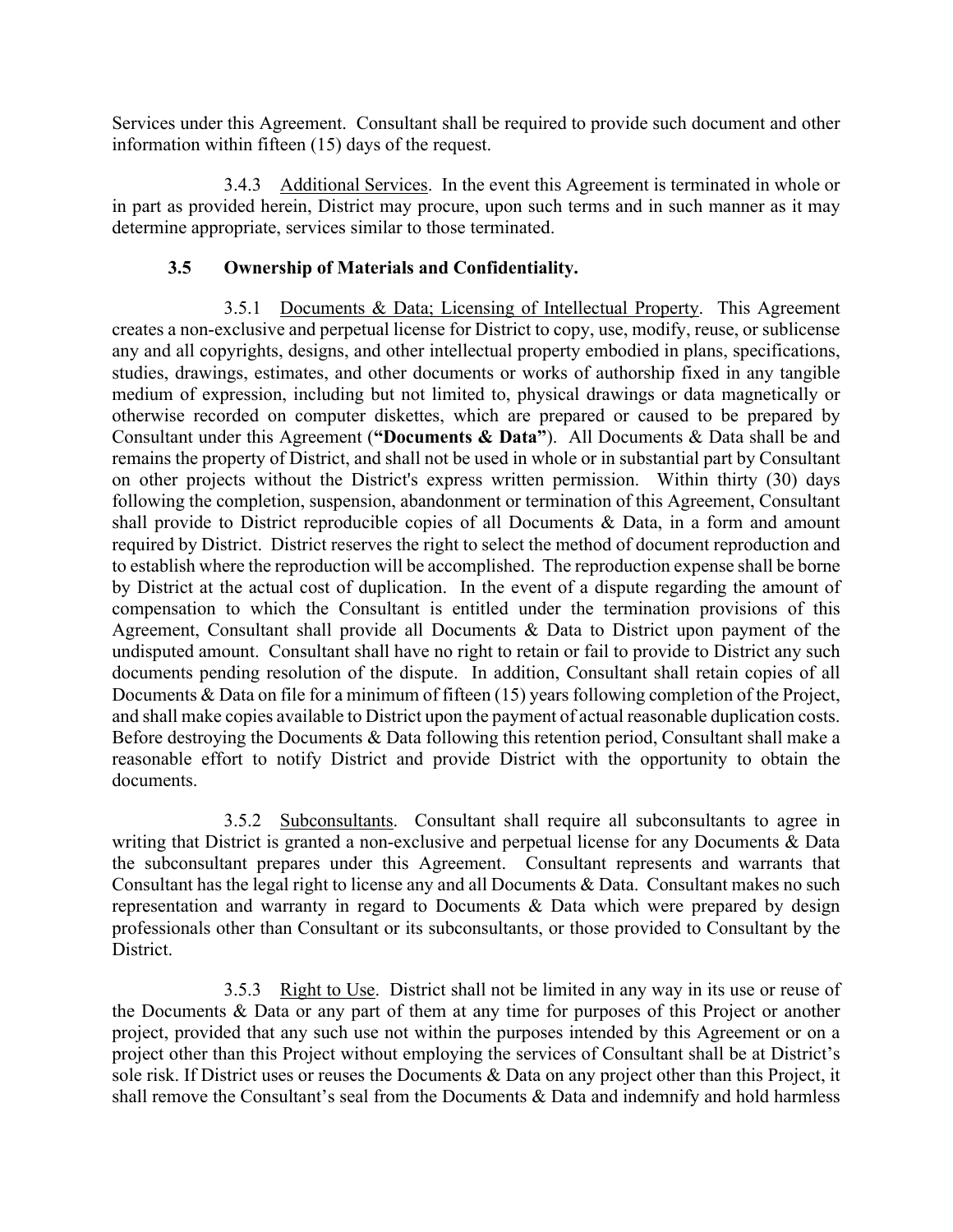Consultant and its officers, directors, agents and employees from claims arising out of the negligent use or re-use of the Documents & Data on such other project. Consultant shall be responsible and liable for its Documents & Data, pursuant to the terms of this Agreement, only with respect to the condition of the Documents & Data at the time they are provided to the District upon completion, suspension, abandonment or termination. Consultant shall not be responsible or liable for any revisions to the Documents & Data made by any party other than Consultant, a party for whom the Consultant is legally responsible or liable, or anyone approved by the Consultant.

3.5.4 Indemnification. Consultant shall defend, indemnify and hold the District, its directors, officials, officers, employees, volunteers and agents free and harmless, pursuant to the indemnification provisions of this Agreement, for any alleged infringement of any patent, copyright, trade secret, trade name, trademark, or any other proprietary right of any person or entity in consequence of the use on the Project by District of the Documents & Data, including any method, process, product, or concept specified or depicted.

3.5.5 Confidentiality. All Documents & Data, either created by or provided to Consultant in connection with the performance of this Agreement, shall be held confidential by Consultant. All Documents & Data shall not, without the prior written consent of District, be used or reproduced by Consultant for any purposes other than the performance of the Services. Consultant shall not disclose, cause or facilitate the disclosure of the Documents & Data to any person or entity not connected with the performance of the Services or the Project. Nothing furnished to Consultant that is otherwise known to Consultant or is generally known, or has become known, to the related industry shall be deemed confidential. Consultant shall not use District's name or insignia, photographs of the Project, or any publicity pertaining to the Services or the Project in any magazine, trade paper, newspaper, television or radio production or other similar medium without the prior written consent of District.

### **3.6 General Provisions.**

3.6.1 Delivery of Notices. All notices permitted or required under this Agreement shall be given to the respective parties at the following address, or at such other address as the respective parties may provide in writing for this purpose:

### **Consultant:**

| Attn: |  |  |
|-------|--|--|

### **District:**

Jurupa Community Services District 11201 Harrel Street Jurupa Valley, CA 91752 Attn: \_\_\_\_\_\_\_\_\_\_\_\_\_\_\_\_\_\_\_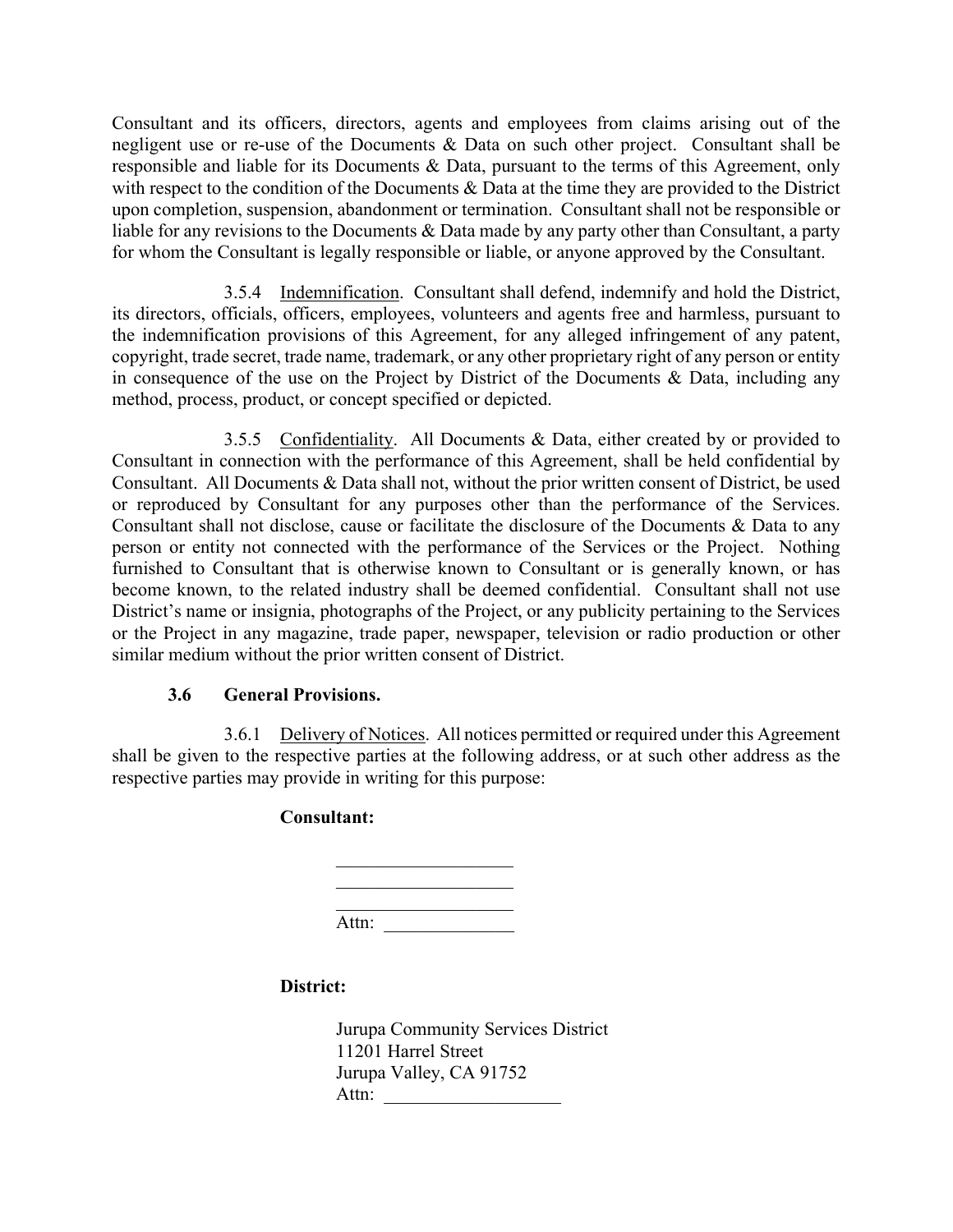Such notice shall be deemed made when personally delivered or when mailed, forty-eight (48) hours after deposit in the U.S. Mail, first class postage prepaid and addressed to the party at its applicable address. Actual notice shall be deemed adequate notice on the date actual notice occurred, regardless of the method of service.

### 3.6.2 Indemnification.

3.6.2.1 Scope of Indemnity**.** To the fullest extent permitted by law, Consultant shall defend, indemnify and hold the District, its directors, officials, officers, employees, volunteers and agents free and harmless from any and all claims, demands, causes of action, costs, expenses, liability, loss, damage or injury of any kind, in law or equity, to property or persons, including wrongful death, to the extent caused by any willful or negligent acts, errors or omissions of Consultant, its officials, officers, employees, subcontractors, consultants or agents in connection with the performance of the Consultant's Services, the Project or this Agreement, including without limitation the payment of expert witness fees and attorneys fees and other related costs and expenses. Notwithstanding the foregoing, to the extent Consultant's Services are subject to Civil Code Section 2782.8, the above indemnity shall be limited, to the extent required by Civil Code Section 2782.8, to claims that arise out of, pertain to, or relate to the negligence, recklessness, or willful misconduct of the Consultant.

3.6.2.2 Indemnity Obligations.Consultant shall defend, with Counsel of District's choosing and at Consultant's own cost, expense and risk, any and all claims, suits, actions or other proceedings of every kind covered by Section 3.6.2.1 that may be brought or instituted against District or its directors, officials, officers, employees, volunteers and agents to the extent such allegations are caused by Consultant's willful or negligent acts, errors or omissions. Consultant shall pay and satisfy any judgment, award or decree that may be rendered against District or its directors, officials, officers, employees, volunteers and agents as part of any such claim, suit, action or other proceeding. Consultant shall also reimburse District for the cost of any settlement paid by District or its directors, officials, officers, employees, agents or volunteers as part of any such claim, suit, action or other proceeding. In the event the subject action alleges willful behavior or negligence on the part of Consultant and/or the District, or any third parties not under contract with Consultant, Consultant's obligations regarding the District's defense under this paragraph include only the reimbursement of the District's defense costs incurred to the extent of Consultant's negligence. Such reimbursement shall include payment for attorney's fees and costs, including expert witness fees. Consultant shall reimburse District and its directors, officials, officers, employees, agents, and/or volunteers, for any and all legal expenses and costs incurred by each of them in connection therewith or in enforcing the indemnity herein provided. Consultant's obligation to indemnify shall survive expiration or termination of this Agreement, and shall not be restricted to insurance proceeds, if any, received by the District, its directors, officials, officers, employees, agents, or volunteers.

3.6.3 Governing Law; Government Code Claim Compliance. This Agreement shall be governed by the laws of the State of California. Venue shall be in Riverside County. In addition to any and all contract requirements pertaining to notices of and requests for compensation or payment for extra work, disputed work, claims and/or changed conditions, Consultant must comply with the claim procedures set forth in Government Code sections 900 et seq. prior to filing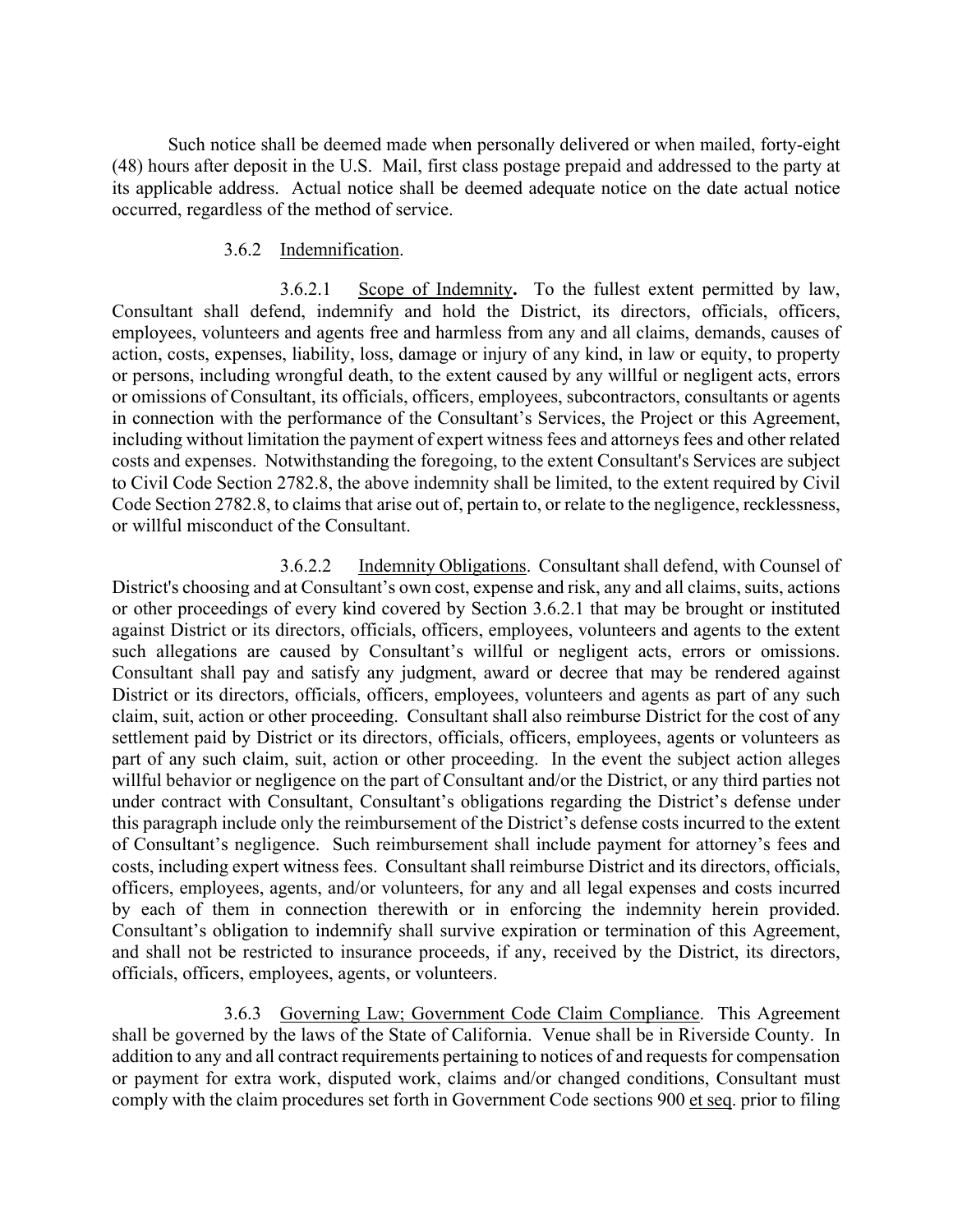any lawsuit against the District. Such Government Code claims and any subsequent lawsuit based upon the Government Code claims shall be limited to those matters that remain unresolved after all procedures pertaining to extra work, disputed work, claims, and/or changed conditions have been followed by Consultant. If no such Government Code claim is submitted, or if any prerequisite contractual requirements are not otherwise satisfied as specified herein, Consultant shall be barred from bringing and maintaining a valid lawsuit against the District.

3.6.4 Time of Essence. Time is of the essence for each and every provision of this Agreement.

3.6.5 District's Right to Employ Other Consultants. District reserves right to employ other consultants in connection with this Project.

3.6.6 Successors and Assigns. This Agreement shall be binding on the successors and assigns of the parties.

3.6.7 Assignment or Transfer. Consultant shall not assign, hypothecate, or transfer, either directly or by operation of law, this Agreement or any interest herein without the prior written consent of the District. Any attempt to do so shall be null and void, and any assignees, hypothecates or transferees shall acquire no right or interest by reason of such attempted assignment, hypothecation or transfer.

3.6.8 Construction; References; Captions. Since the Parties or their agents have participated fully in the preparation of this Agreement, the language of this Agreement shall be construed simply, according to its fair meaning, and not strictly for or against any Party. Any term referencing time, days or period for performance shall be deemed calendar days and not work days. All references to Consultant include all personnel, employees, agents, and subconsultants of Consultant, except as otherwise specified in this Agreement. All references to District include its elected officials, officers, employees, agents, and volunteers except as otherwise specified in this Agreement. The captions of the various articles and paragraphs are for convenience and ease of reference only, and do not define, limit, augment, or describe the scope, content or intent of this Agreement.

3.6.9 Amendment; Modification. No supplement, modification or amendment of this Agreement shall be binding unless executed in writing and signed by both Parties.

3.6.10 Waiver. No waiver of any default shall constitute a waiver of any other default or breach, whether of the same or other covenant or condition. No waiver, benefit, privilege, or service voluntarily given or performed by a Party shall give the other Party any contractual rights by custom, estoppel or otherwise.

3.6.11 No Third Party Beneficiaries. There are no intended third party beneficiaries of any right or obligation assumed by the Parties.

3.6.12 Invalidity; Severability. If any portion of this Agreement is declared invalid, illegal, or otherwise unenforceable by a court of competent jurisdiction, the remaining provisions shall continue in full force and effect.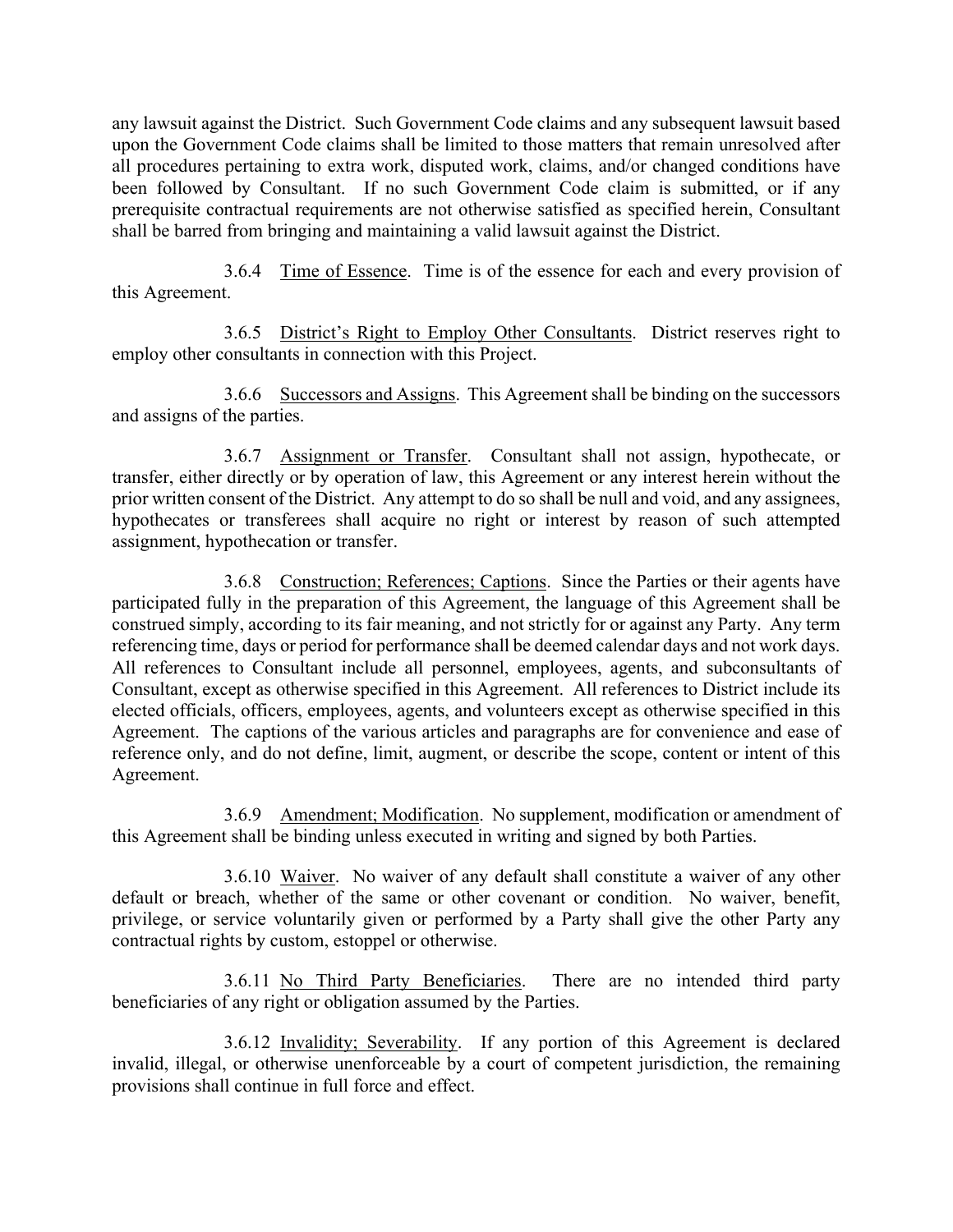3.6.13 Prohibited Interests. Consultant maintains and warrants that it has not employed nor retained any company or person, other than a bona fide employee working solely for Consultant, to solicit or secure this Agreement. Further, Consultant warrants that it has not paid nor has it agreed to pay any company or person, other than a bona fide employee working solely for Consultant, any fee, commission, percentage, brokerage fee, gift or other consideration contingent upon or resulting from the award or making of this Agreement. Consultant further agrees to file, or shall cause its employees or subconsultants to file, a Statement of Economic Interest with the District's Filing Officer as required under state law in the performance of the Services. For breach or violation of this warranty, District shall have the right to rescind this Agreement without liability. For the term of this Agreement, no member, officer or employee of District, during the term of his or her service with District, shall have any direct interest in this Agreement, or obtain any present or anticipated material benefit arising therefrom.

3.6.14 Cooperation; Further Acts. The Parties shall fully cooperate with one another, and shall take any additional acts or sign any additional documents as may be necessary, appropriate or convenient to attain the purposes of this Agreement.

3.6.15 Attorney's Fees. If either party commences an action against the other party, either legal, administrative or otherwise, arising out of or in connection with this Agreement, the prevailing party in such litigation shall be entitled to have and recover from the losing party reasonable attorney's fees and all other costs of such action.

3.6.16 Authority to Enter Agreement. Consultant has all requisite power and authority to conduct its business and to execute, deliver, and perform the Agreement. Each Party warrants that the individuals who have signed this Agreement have the legal power, right, and authority to make this Agreement and bind each respective Party.

3.6.17 Counterparts. This Agreement may be signed in counterparts, each of which shall constitute an original.

3.6.18 Entire Agreement. This Agreement contains the entire Agreement of the parties with respect to the subject matter hereof, and supersedes all prior negotiations, understandings or agreements. This Agreement may only be modified by a writing signed by both parties.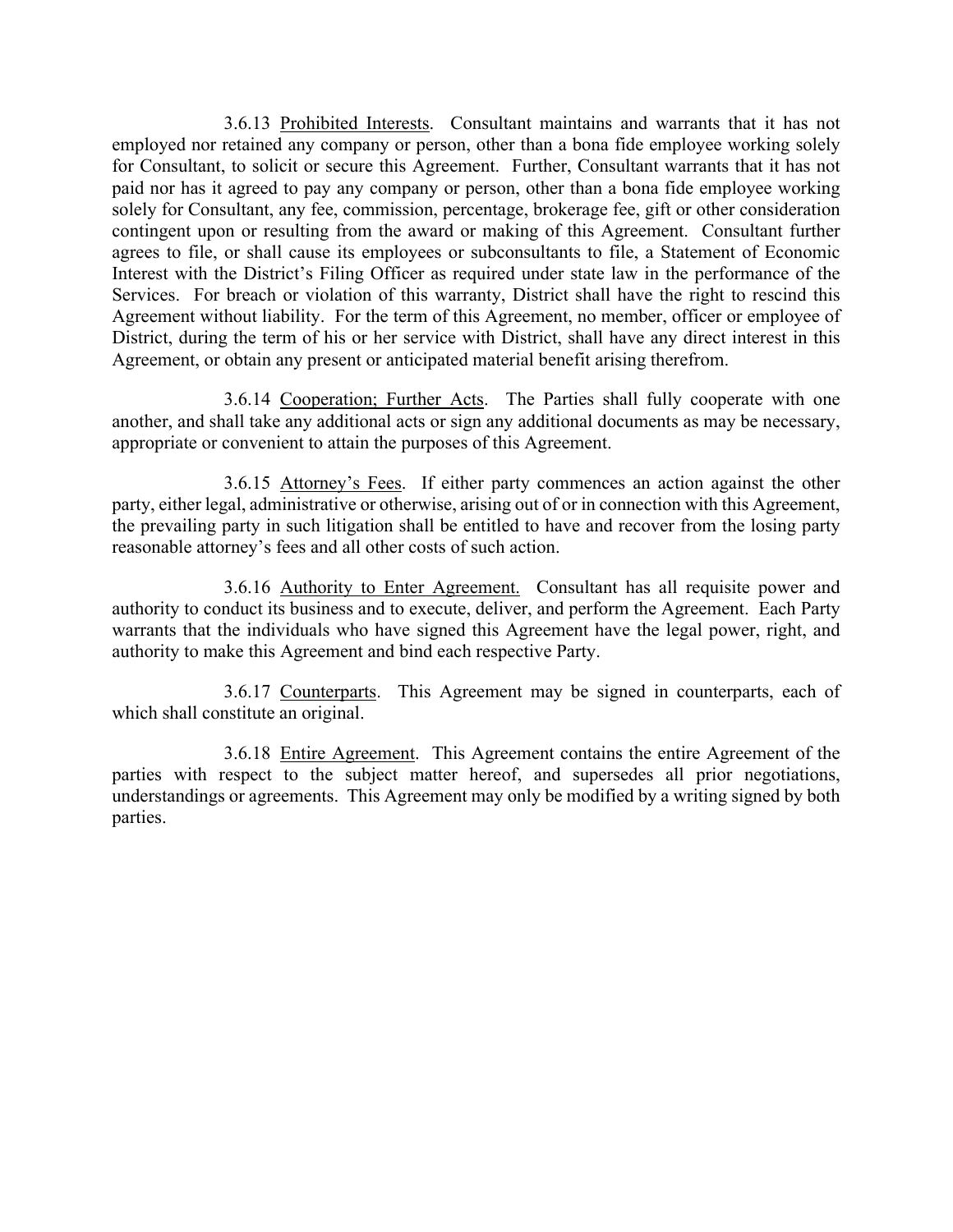### **JURUPA COMMUNITY SERVICES CONSULTANT DISTRICT**

| By:                                                                              | By:           |
|----------------------------------------------------------------------------------|---------------|
| Chris Berch, P.E.<br><b>General Manager</b>                                      | Signature     |
|                                                                                  | Name (Print)  |
|                                                                                  | Title (Print) |
| ATTEST:                                                                          | By:           |
|                                                                                  |               |
| Maria Ayala<br>Executive Services Manager/Secretary to<br>the Board of Directors | Signature     |
|                                                                                  | Name (Print)  |
|                                                                                  | Title (Print) |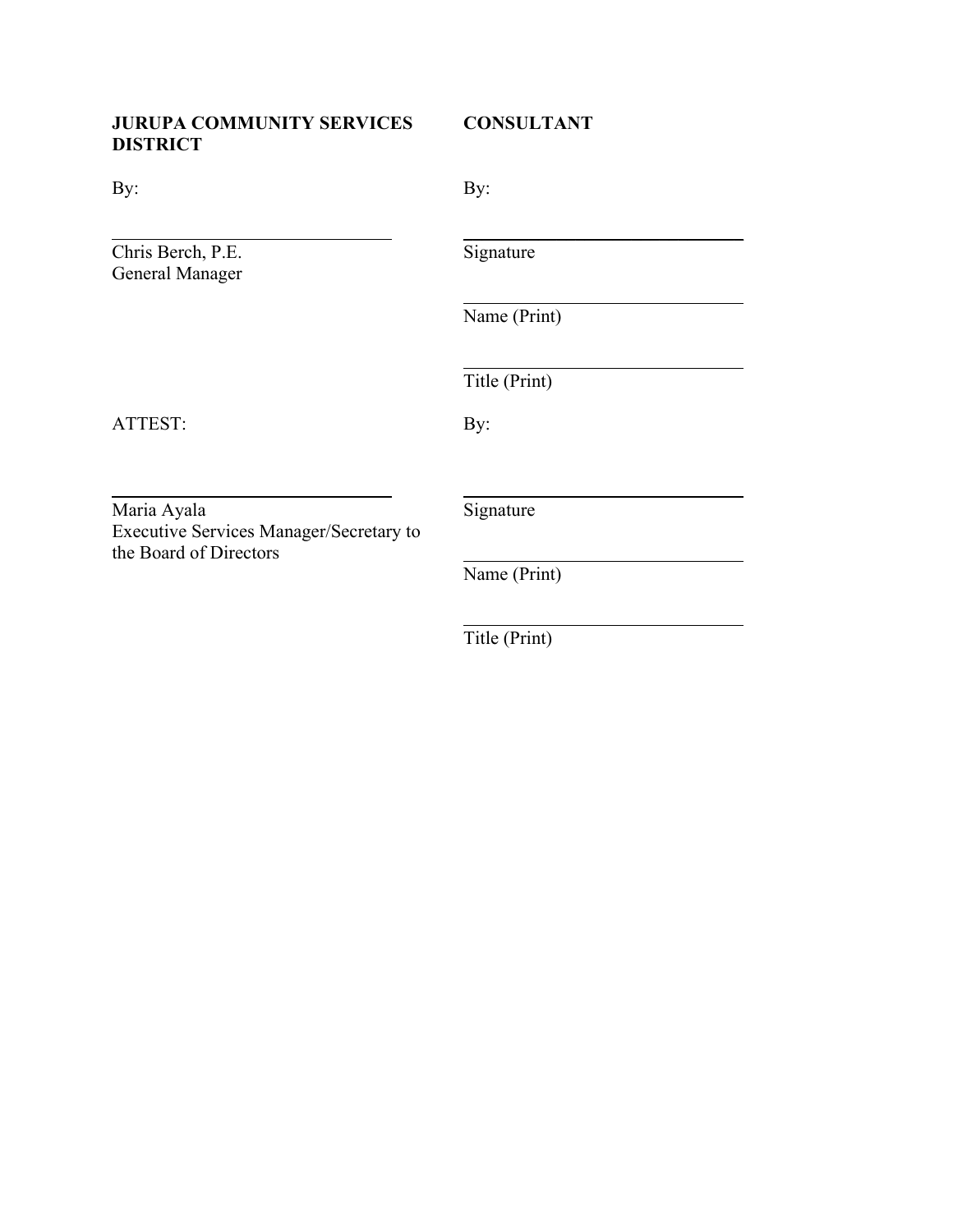### **EXHIBIT "A" SCOPE OF SERVICES**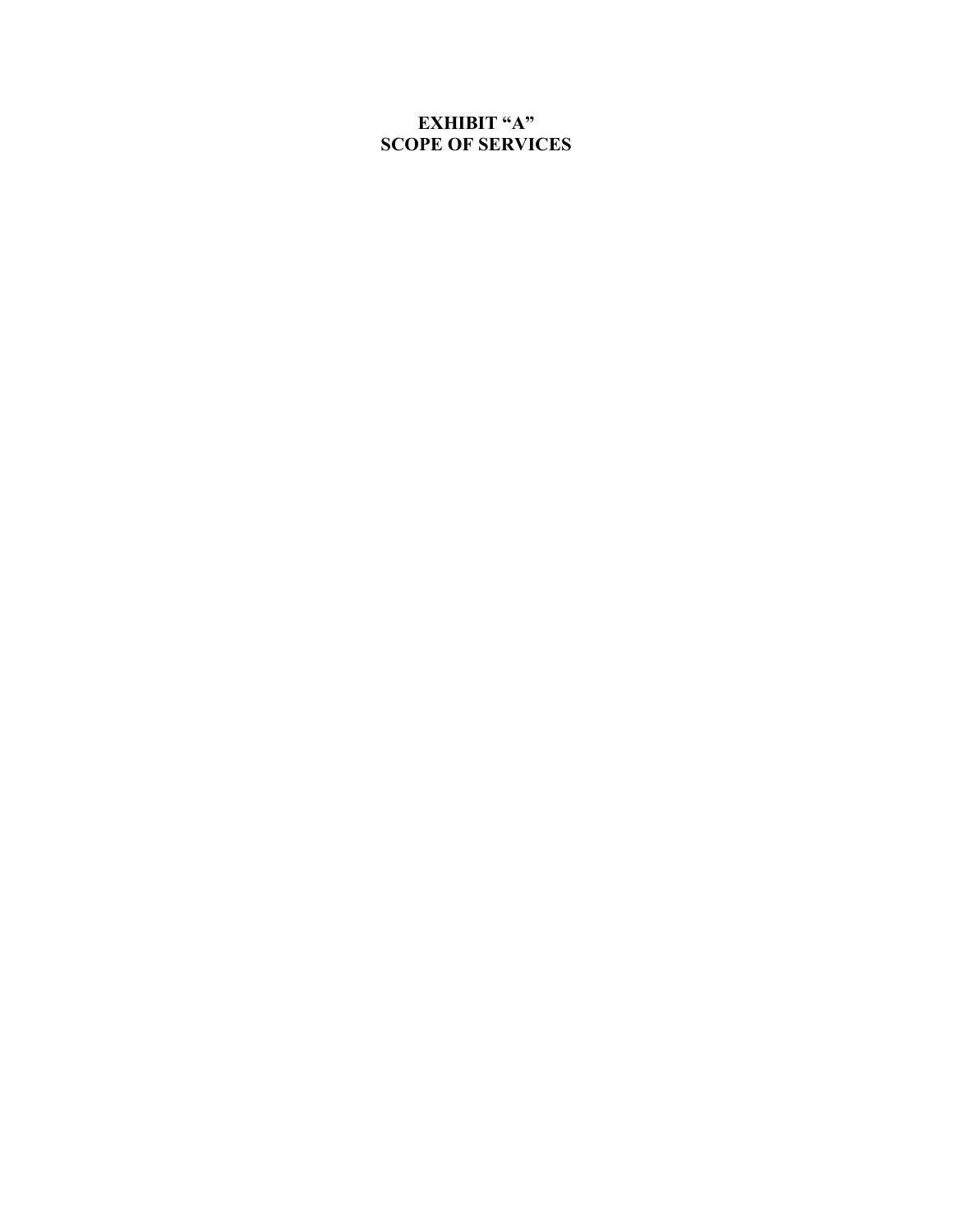### **EXHIBIT "B" SCHEDULE OF SERVICES**

 $\lambda$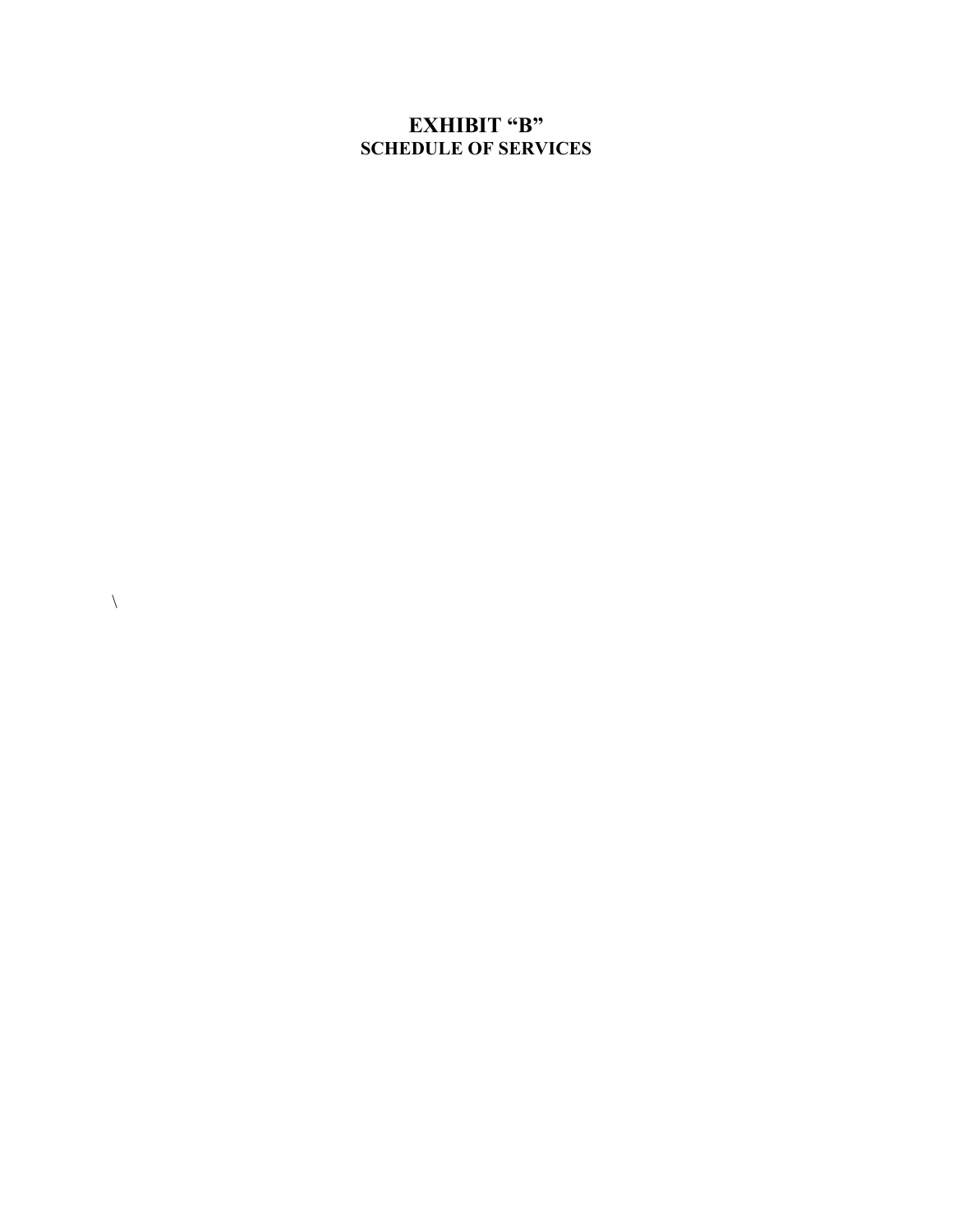### **EXHIBIT "C" COMPENSATION**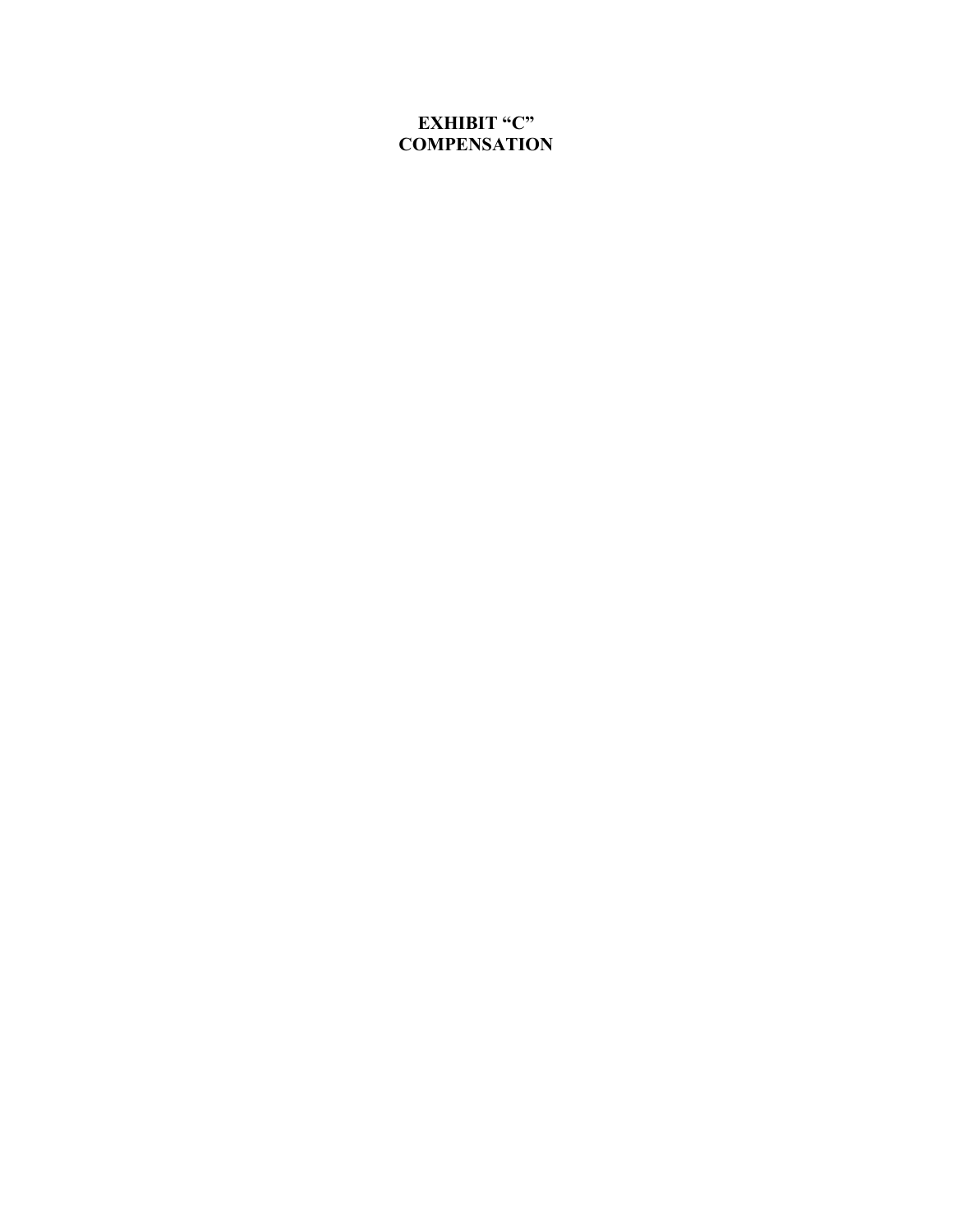# **ATTACHMENT B**

# **SCOPE OF SERVICES**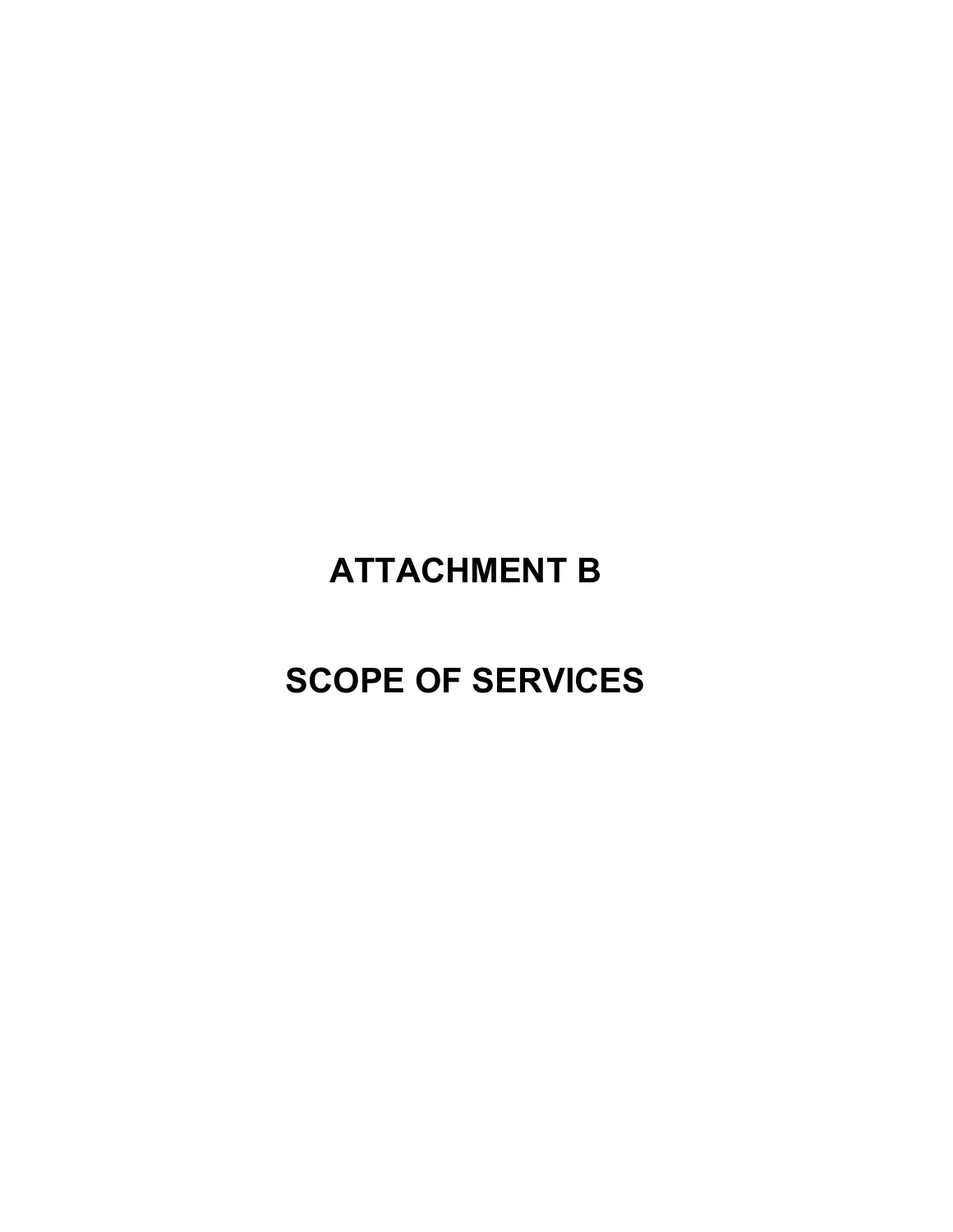## **Scope of Work**

### **Background:**

JCSD was established in 1956 to provide sewer service to the Jurupa area. JCSD began providing water service in 1966 with the consolidation of the Jurupa Heights Water Company, La Bonita Mutual Water Company, and the Monte Rue Acres Mutual Water Company. JCSD expanded its service area west to an unincorporated area of the County, which is now the City of Eastvale, and expanded its scope of services to include streetlight maintenance, frontage landscape maintenance, graffiti abatement, and parks and recreation services.

Today, the JCSD service area covers 40.8 square miles of northwest Riverside County and includes the city of Eastvale and the majority of the city of Jurupa Valley. JCSD serves 128,792 people and is governed by five elected representatives from both cities. This Board of Directors consists of representatives from each of the five districts within this service area.

### **Water System**

JCSD maintains approximately 452 miles of potable water lines, sixteen (16) water storage reservoirs with a total storage capacity of 57 MG, eight (8) booster pump stations serving seven (7) pressure zones, and operates eighteen (18) potable water wells in the Chino Basin.

The District operates two ion-exchange plants to de-nitrify water from several wells. The first is the Roger D. Teagarden Ion Exchange Facility (18 MGD Capacity) which removes nitrates from eight (8) potable wells. The other plant is the Well 17/18 Ion Exchange Facility (2.88 MGD Capacity) that removes nitrates from JCSD Well Nos. 17 and 18.

### **Sewer System**

JCSD's sewer system consists of approximately 385 miles of pipe, ranging from 6 inches to 42 inches in diameter, eight (8) active lift stations, and three (3) standby lift stations. The District's sewer system can be divided into three sewer systems based upon the three different treatment plants they primarily discharge to. The older portion of the District discharges to the City of Riverside Treatment Plant, mainly from the Jurupa Valley side. The newest portion of the District in the City of Eastvale discharges to the Western Riverside County Regional Wastewater Authority (WRCRWA) treatment plant. The Community Facilities District 1 (CFD 1) discharges to the Inland Empire Brine Line (Brine Line). The Brine Line is owned and operated by the Santa Ana Watershed Project Authority and discharges to Orange County Sanitation District for treatment and ocean discharge. The Brine Line is designed for non-reclaimable and industrial waste.

### **Recycled Water System**

JCSD is in the process of building a recycled water system in to convey recycled water from the Western Riverside County Regional Wastewater Authority's (WRCWRA) wastewater treatment plan to irrigation customers within JCSD's service area. The proposed system consists of various pipe sizes ranging from 8" to 24" and a booster station to provide approximately 500 ac-ft/yr of recycled water. The project is currently in the preliminary design phase, and construction is expected to begin in 2022, with anticipated completion by early 2024.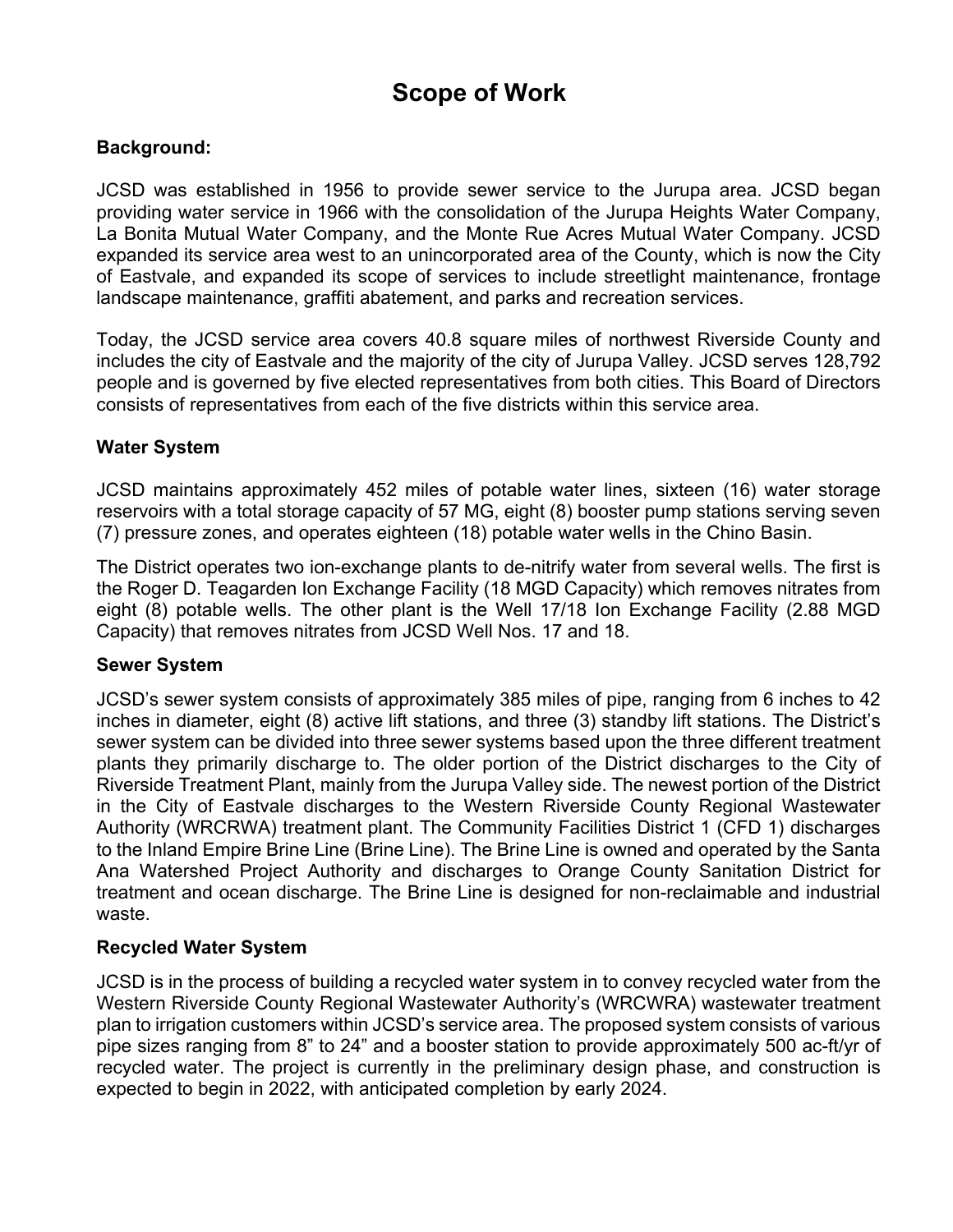### **Project Overview and Objectives:**

The District is soliciting proposals from professional consulting firms to provide professional services on an as-needed basis. The Consultant shall provide professional services supporting the categories described below as appropriate.

### Category A- General Engineering Services

The work, in general, consists of general engineering design. Qualified firms shall have experience in the preparation of design, plans, specifications, cost estimates, and contract documents for capital projects, including electrical/instrumentation, process controls, structural design, water & recycled water improvements, and wastewater improvements, as well as constructability reviews of the above-mentioned. Under this on-call contract, typical services are expected to include:

- Preparation of technical studies, assessments, plans and specifications, engineer's cost estimates signed and stamped by a professional engineer registered in the State of California with specific experience in the design and construction of subject facilities
- Provide Project Management and coordination with District staff. Prepare and provide project status updates, including updates to scope status, schedule, and cost.
- Field Survey and Mapping
- Utility Research
- Geotechnical investigation/Potholing
- Corrosion protection requirements
- Bidding support services
- Perform QA/QC
- Submit monthly invoices conforming to District requirements
- Prepare and perform presentations to District staff, the public, and other stakeholders.
- Prepare and attend project coordination meetings with District staff and other permitting agencies
- Prepare cost estimates and project schedules
- Prepare meeting agenda and minutes
- Engineering support service during construction
- Risk Management/Permitting
- Legal Description and Plat Map preparation
- Easement/Right of Way acquisition service
- Environmental document preparation to comply with CEQA requirements
- Special Engineering studies, reports, compliance, and investigations
- Regulatory Compliance with Federal and State Local Agencies
- Financial/cash flow analysis Capital Improvement Program
- Hydraulic modeling
- Electrical, SCADA, structural, and mechanical services
- Public Outreach services
- Condition Assessment
- Recycled water customer retrofit design, standards updates, annual site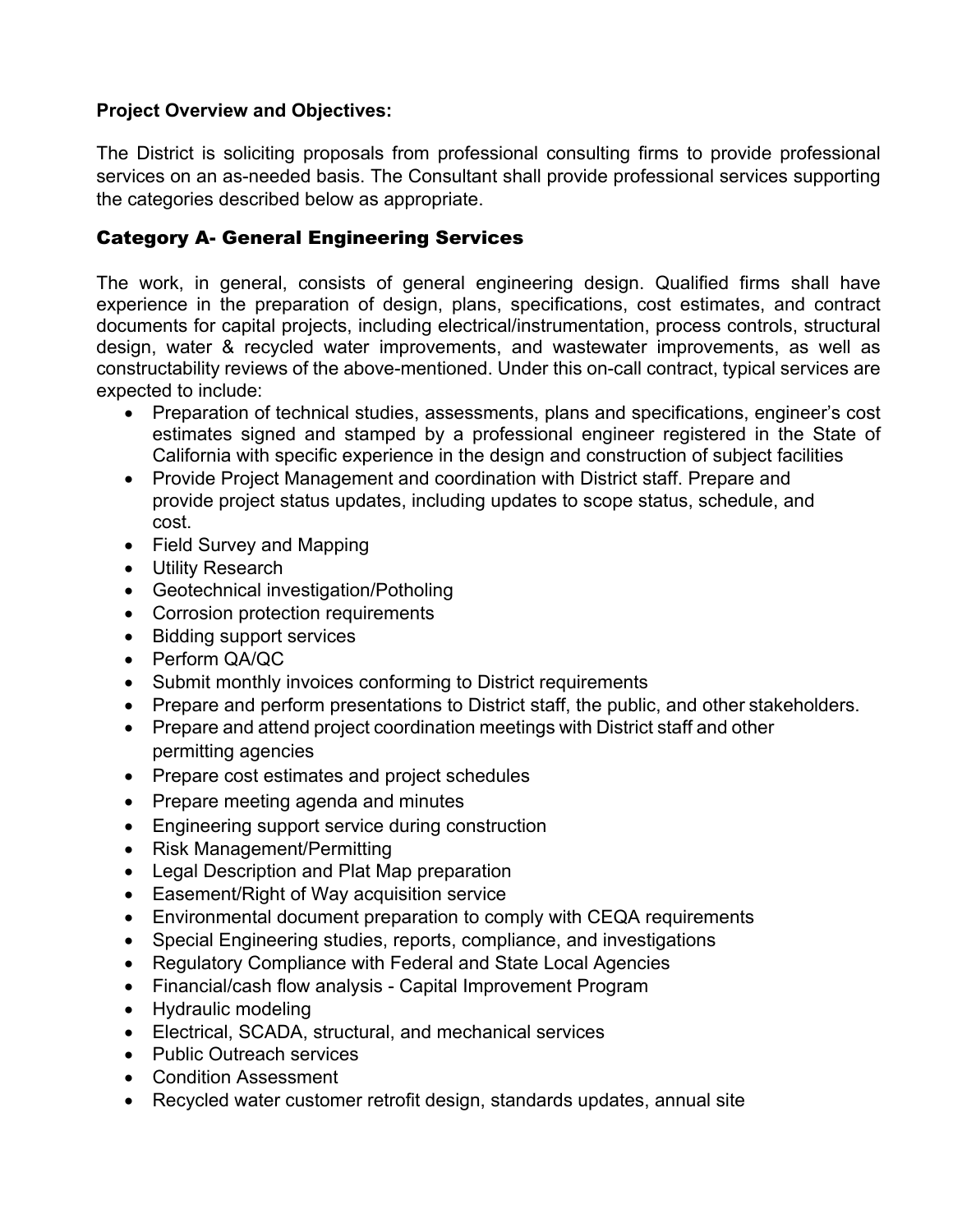inspections and cross-connection testing, regulatory compliance support

### Category B- Plan check Service

Under this on-call contract, typical services are expected to include the following services:

### **Plan check**

- Provide experienced staff for plan review
- Design conformance to District's Standards Manual
- Review plan for sound engineering practices
- Review general mathematics and design criteria
- Review from constructability, safety, maintenance, and cost perspectives
- Review of private development plans (residential, commercial, and industrial), Capital Improvement Plan at 30%, 60%, 90%, and 100%

### Category C- Project Management Service

Under this on-call contract, typical services are expected to include the following services:

### **Project Management Service**

- Provide qualified, temporary personnel to perform various engineering, technical and administrative duties
- Provide project management services necessary to implement capital improvement program projects, from planning to construction, for a variety of projects
- Provide general administrative services necessary for the implementation of the projects, including but not limited to project communication with District staff, letters, PowerPoint presentation, budgeting documents, preparing construction contracts, etc. as needed
- Adhere to project schedule, budget, and scope

### Category D- Construction Management Service

Under this on-call contract, typical services are expected to include the following services:

### **Construction Management**

- Maintain project communications with District and Contractor
- Review of shop drawings
- Manage progress meetings
- Review contract change order requests, make recommendations, and prepare authorized change orders
- Resolve field issues through site visits and field meetings
- Process partial pay estimates
- Review Request for Information and Clarifications
- Review project schedule and provide working day statement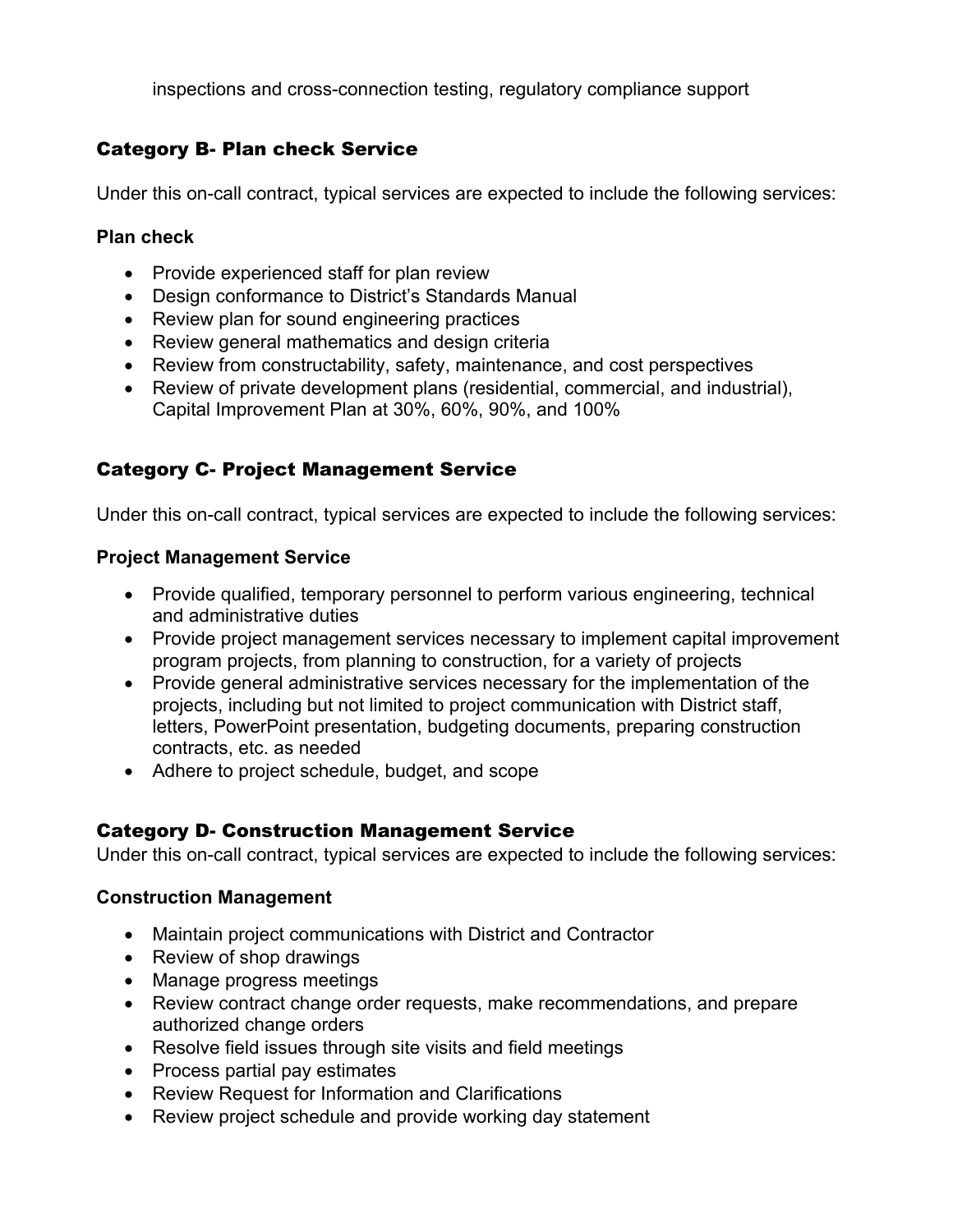### Category E- Inspection Service

Under this on-call contract, typical services are expected to include the following services:

### **Inspection**

- Provide construction inspection work to ensure conformance with the project documents
- Conduct field reviews to identify
- Attend pre-construction and project meetings
- Maintain daily reports, and document work progress
- Verify all tests are conducted and passed satisfactorily
- Review work performed and process pay estimates
- Final Punch List and walkthrough with Contractor

### Category F- Hydraulic Modeling Service

Under this on-call contract, typical needs are expected to include the following services:

- Hydraulic modeling of District's water distribution, sewer collection system, and recycled water system using InfoWater and InfoSewer modeling software from Innovyze
- Gather and review existing data related to the updating/calibrating hydraulic model using District's GIS data, SCADA system, and field data
- Perform regular model updates and maintenance
- Identify and support model enhancement changes
- Run models steady-state and extended period simulations to assess system operations and potential improvements under average day, maximum day, and peak hour demand scenarios
- Identify any areas of concern with respect to flow, pressure, fire flow and water age
- Perform water quality simulation analyses for various constituents of concern
- Run different scenarios for new developments and various operation parameters

### Category G- Geotechnical Service

Under this on-call contract, typical services are expected to include the following services:

### Design/Consulting Services

- Project soil Analysis and recommendations on soil improvement
- Groundwater investigation and control
- Foundation engineering and inspection for structures, i.e. footing and slab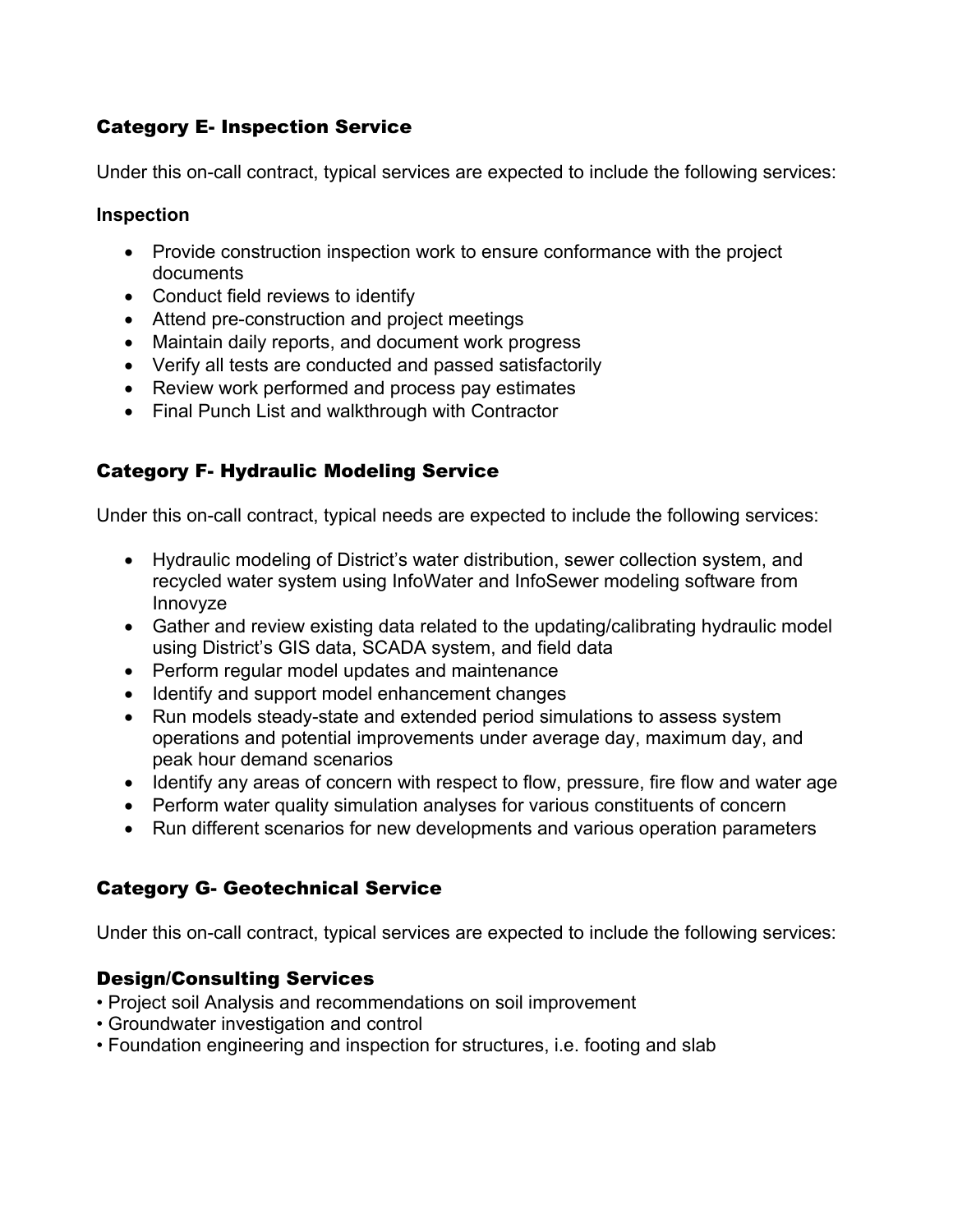### Construction Support Service

- Compaction testing/inspection
- Laboratory testing of soils and aggregates, including Proctor Density and Sand Equivalent Tests
- Final compaction and quality compliance report including pavement inspection and testing including preparation of pavement structural section based upon laboratory R-value, sieve analysis, and sand equivalent testing.

### Category H- Grant Funding Service

Under this on-call contract, typical services are expected to include:

### **Funding Identification**

- Monitor the status of pending federal and state legislation related to funding opportunities
- Monitor the status of pending federal, state, and local funding opportunities
- Work with District staff to identify potential projects for funding
- Research, identify and recommend new funding opportunities that align with District projects or other needs
- Conduct analysis for eligibility and compatibility
- Conduct regular check-in calls with JCSD's staff to assess funding opportunities and project status

### **Funding Pursuit/Applications**

- Write grant applications by coordinating with District staff and grantor agencies
- Submit grant applications and manage grant application processes
- Negotiate grant agreements for awarded projects
- Assist the District in resolving funding related issues
- Assist District with funding resolutions or other necessary Board actions in conjunction with funding applications
- Conduct regular check-in calls with JCSD's Project Manager(s) to assess application status

### **Grant & Loan Administration**

- Perform grant/loan administration to ensure contractual and regulatory compliance
- Process grantor funding reimbursement requests and grant cost eligibility review
- Review RFPs and advertise to DBEs to ensure grant compliance, including, but not limited to, DBE Good Faith efforts, Davis Bacon Labor compliance, and Buy American Iron and Steel requirements
- Coordinate with grantor agencies for project site inspection
- Prepare draft and final monthly or quarterly grant financial reports by coordinating with District staff and grantor agencies and submit to grantor agencies
- Prepare draft and final grant interim performance reports by coordinating with District staff and grantor agencies and submit to grantor agencies